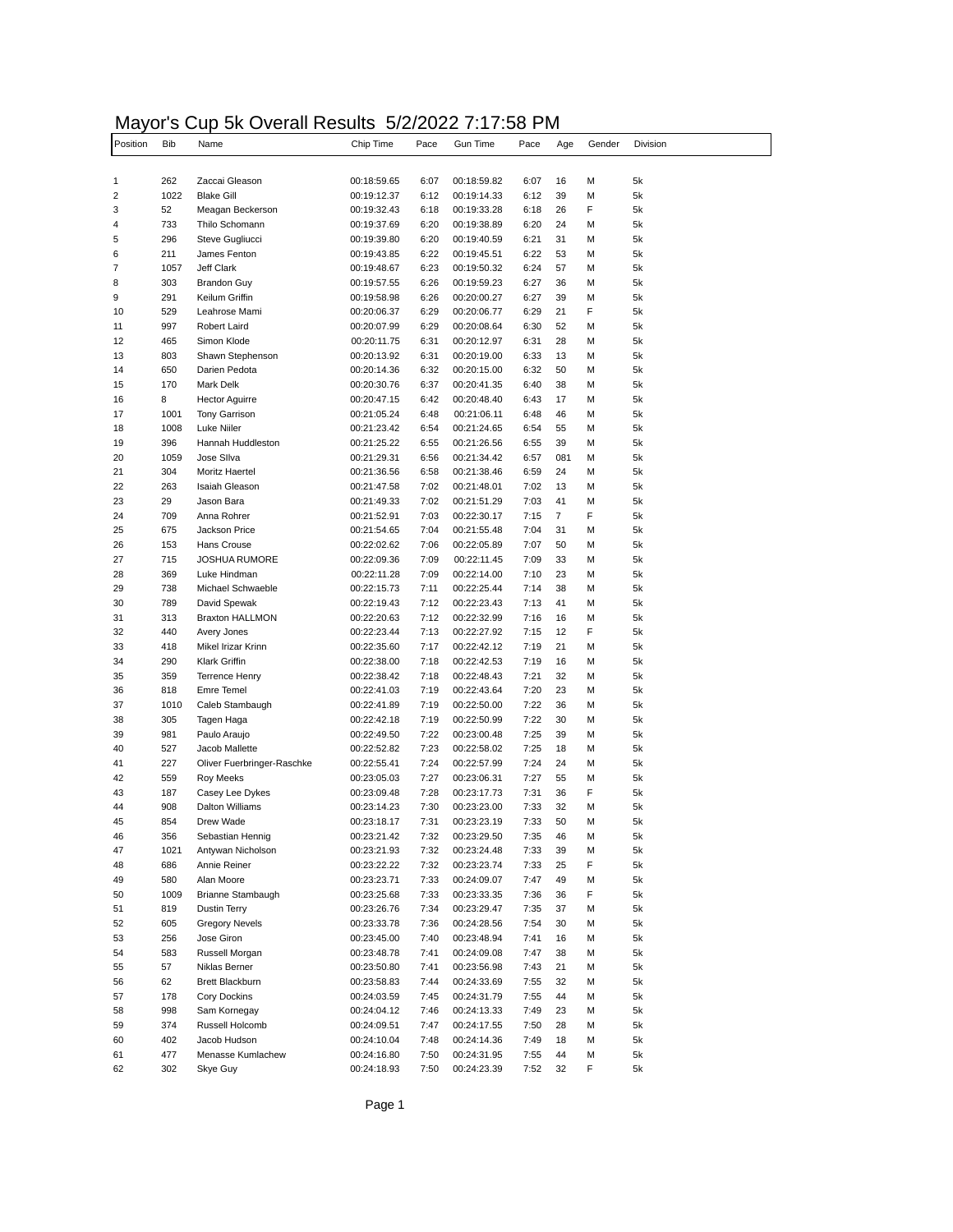# Mayor's Cup 5k Overall Results 5/2/2022 7:18:05 PM

| Position | <b>Bib</b> | Name                     | Chip Time   | Pace | <b>Gun Time</b> | Pace | Age | Gender | Division |
|----------|------------|--------------------------|-------------|------|-----------------|------|-----|--------|----------|
| 63       | 622        | <b>Emmett Lodree</b>     | 00:24:19.49 | 7:51 | 00:24:25.29     | 7:53 | 50  | М      | 5k       |
|          | 982        | Dayne Shover             | 00:24:25.47 | 7:53 | 00:24:45.17     | 7:59 | 21  | М      | 5k       |
|          | 265        | Stephen Glenn            | 00:24:30.10 | 7:54 | 00:24:42.67     | 7:58 | 36  | М      | 5k       |
|          | 16         | Andrew Anderson          | 00:24:33.54 | 7:55 | 00:24:41.78     | 7:58 | 15  | М      | 5k       |
|          | 159        | Michael Daria            | 00:24:34.04 | 7:55 | 00:24:51.95     | 8:01 | 48  | М      | 5k       |
|          | 46         | Jennifer Beasley         | 00:24:37.94 | 7:56 | 00:25:00.09     | 8:04 | 38  | F      | 5k       |
|          | 358        | Naemi Hennig Rojas       | 00:24:44.97 | 7:59 | 00:24:51.48     | 8:01 | 11  | F      | 5k       |
|          | 558        | Chris McVay              | 00:24:47.88 | 8:00 | 00:24:56.93     | 8:03 | 49  | М      | 5k       |
|          | 751        | Louis Shedd              | 00:24:48.10 | 8:00 | 00:25:14.54     | 8:08 | 40  | М      | 5k       |
|          | 277        | Joe Gosa                 | 00:24:49.38 | 8:00 | 00:24:59.41     | 8:04 | 46  | М      | 5k       |
|          | 276        | Samuel Gosa              | 00:24:50.18 | 8:01 | 00:25:00.43     | 8:04 | 13  | м      | 5k       |
|          | 842        | Aditya Upreti            | 00:24:51.79 | 8:01 | 00:25:00.10     | 8:04 | 25  | М      | 5k       |
|          | 489        | Alyxx Lavely             | 00:24:55.42 | 8:02 | 00:24:55.42     | 8:02 | 28  | F      | 5k       |
|          | 525        | Adam Mair                | 00:24:57.66 | 8:03 | 00:25:22.18     | 8:11 | 35  | М      | 5k       |
|          | 196        | PJ English               | 00:25:00.40 | 8:04 | 00:25:04.74     | 8:05 | 36  | М      | 5k       |
|          | 881        | Kilian Weigand           | 00:25:03.75 | 8:05 | 00:25:10.35     | 8:07 | 21  | М      | 5k       |
|          | 410        | Anna Humphreys           | 00:25:10.97 | 8:07 | 00:25:14.65     | 8:08 | 34  | F      | 5k       |
|          | 202        | Charles Lawson           | 00:25:21.88 | 8:11 | 00:25:23.98     | 8:11 | 42  | М      | 5k       |
|          | 162        | Darcy Davis              | 00:25:23.66 | 8:11 | 00:25:23.66     | 8:11 | 20  | F      | 5k       |
|          | 104        | Deron Cameron            | 00:25:25.81 | 8:12 | 00:26:07.65     | 8:25 | 53  | М      | 5k       |
|          | 161        | <b>David Davies</b>      | 00:25:25.83 | 8:12 | 00:25:29.03     | 8:13 | 46  | М      | 5k       |
|          | 963        | Clay Fanning             | 00:25:31.71 | 8:14 | 00:25:35.63     | 8:15 | 16  | М      | 5k       |
|          | 1004       | Randy Charles            | 00:25:32.26 | 8:14 | 00:25:36.02     | 8:15 | 55  | М      | 5k       |
|          | 468        | <b>Ben Knight</b>        | 00:25:34.26 | 8:15 | 00:25:34.26     | 8:15 | 41  | м      | 5k       |
|          | 1024       | <b>Cameron Scott</b>     | 00:25:40.98 | 8:17 | 00:26:02.31     | 8:24 | 21  | М      | 5k       |
|          |            |                          | 00:25:42.53 |      |                 |      |     |        |          |
|          | 563        | Nolawi Menasse           |             | 8:17 | 00:25:57.69     | 8:22 | 13  | М      | 5k       |
|          | 557        | Ryan McMahon             | 00:25:44.58 | 8:18 | 00:25:54.25     | 8:21 | 33  | М      | 5k       |
|          | 173        | <b>Kelly Dickey</b>      | 00:25:48.65 | 8:19 | 00:26:06.31     | 8:25 | 40  | F      | 5k       |
|          | 512        | Lauren Losavio           | 00:25:50.28 | 8:20 | 00:26:14.99     | 8:28 | 40  | F      | 5k       |
|          | 857        | Sam Wagner               | 00:25:54.63 | 8:21 | 00:26:00.94     | 8:23 | 20  | М      | 5k       |
|          | 996        | Jillian Munoz            | 00:25:57.16 | 8:22 | 00:26:16.40     | 8:28 | 20  | F      | 5k       |
|          | 552        | Timothy McLaughlin       | 00:26:03.52 | 8:24 | 00:26:17.55     | 8:29 | 63  | М      | 5k       |
|          | 636        | <b>Taryn Parker</b>      | 00:26:03.88 | 8:24 | 00:26:17.58     | 8:29 | 27  | F      | 5k       |
|          | 485        | Dale Landefeld           | 00:26:04.16 | 8:25 | 00:26:09.91     | 8:26 | 66  | М      | 5k       |
|          | 430        | Michael Johns            | 00:26:07.00 | 8:25 | 00:26:12.80     | 8:27 | 50  | М      | 5k       |
|          | 737        | <b>Nathaniel Schultz</b> | 00:26:12.89 | 8:27 | 00:26:24.35     | 8:31 | 14  | м      | 5k       |
|          | 217        | Michael Foreman          | 00:26:14.72 | 8:28 | 00:26:29.92     | 8:33 | 43  | М      | 5k       |
| 100      | 486        | <b>Brandt LaPish</b>     | 00:26:21.75 | 8:30 | 00:27:36.28     | 8:54 | 39  | F      | 5k       |
| 101      | 539        | Eric McCalpine           | 00:26:22.90 | 8:30 | 00:26:33.07     | 8:34 | 41  | М      | 5k       |
| 102      | 287        | Caleb Greene             | 00:26:28.69 | 8:32 | 00:27:00.34     | 8:43 | 12  | м      | 5k       |
| 103      | 439        | Ethan Jones              | 00:26:30.13 | 8:33 | 00:26:50.02     | 8:39 | 9   | M      | 5k       |
| 104      | 983        | Lydia Becker             | 00:26:33.26 | 8:34 | 00:26:52.05     | 8:40 | 51  | F      | 5k       |
| 105      | 984        | Patrick Becker           | 00:26:33.69 | 8:34 | 00:26:52.49     | 8:40 | 19  | М      | 5k       |
| 106      | 332        | Gwen Harper              | 00:26:35.09 | 8:35 | 00:00:00.00     | 0.00 | 51  | F      | 5k       |
| 107      | 711        | Laura Rojas              | 00:26:40.79 | 8:36 | 00:26:54.86     | 8:41 | 46  | F      | 5k       |
| 108      | 790        | JoAnn Spewak             | 00:26:46.22 | 8:38 | 00:26:49.95     | 8:39 | 41  | F      | 5k       |
| 109      | 907        | Colin Williams           | 00:26:49.40 | 8:39 | 00:26:55.92     | 8:41 | 45  | М      | 5k       |
| 110      | 95         | Anna Burns               | 00:26:54.17 | 8:41 | 00:27:07.64     | 8:45 | 38  | F      | 5k       |
| 111      | 478        | <b>Brittany Kyles</b>    | 00:26:54.51 | 8:41 | 00:27:07.79     | 8:45 | 34  | F      | 5k       |
| 112      | 210        | Matt Feminella           | 00:26:54.88 | 8:41 | 00:26:54.88     | 8:41 | 38  | м      | 5k       |
| 113      | 425        | Laura Jacobsen           | 00:26:55.48 | 8:41 | 00:26:57.45     | 8:42 | 22  | F      | 5k       |
| 114      | 856        | Andrew Wade              | 00:27:00.86 | 8:43 | 00:27:06.38     | 8:45 | 23  | М      | 5k       |
| 115      | 1016       | Cayla Gilliland          | 00:27:05.58 | 8:44 | 00:27:28.43     | 8:52 | 22  | F      | 5k       |
| 116      | 855        | Mary Wade                | 00:27:07.55 | 8:45 | 00:27:11.88     | 8:46 | 16  | F      | 5k       |
| 117      | 802        | Andrew Stephenson        | 00:27:19.72 | 8:49 | 00:27:26.36     | 8:51 | 41  | М      | 5k       |
| 118      | 1007       | Sandy Niiler             | 00:27:20.45 | 8:49 | 00:27:30.93     | 8:52 | 55  | F      | 5k       |
|          |            | Nick Peinitz             |             |      | 00:27:45.29     |      |     |        |          |
| 119      | 655        |                          | 00:27:24.75 | 8:50 |                 | 8:57 | 15  | М      | 5k       |
| 120      | 126        | Hudson Cheshire          | 00:27:25.55 | 8:51 | 00:27:50.92     | 8:59 | 30  | М      | 5k       |
| 121      | 862        | Danny Walker             | 00:27:25.65 | 8:51 | 00:27:28.12     | 8:52 | 42  | М      | 5k       |
| 122      | 116        | <b>Gunars Cazers</b>     | 00:27:34.48 | 8:54 | 00:27:50.50     | 8:59 | 60  | М      | 5k       |
| 123      | 409        | Craig Human              | 00:27:35.42 | 8:54 | 00:27:51.18     | 8:59 | 43  | М      | 5k       |
| 124      | 703        | Lance Roberts            | 00:27:37.13 | 8:55 | 00:27:43.32     | 8:56 | 12  | М      | 5k       |
| 125      | 232        | Kevin Gamble             | 00:27:37.60 | 8:55 | 00:27:44.79     | 8:57 | 33  | М      | 5k       |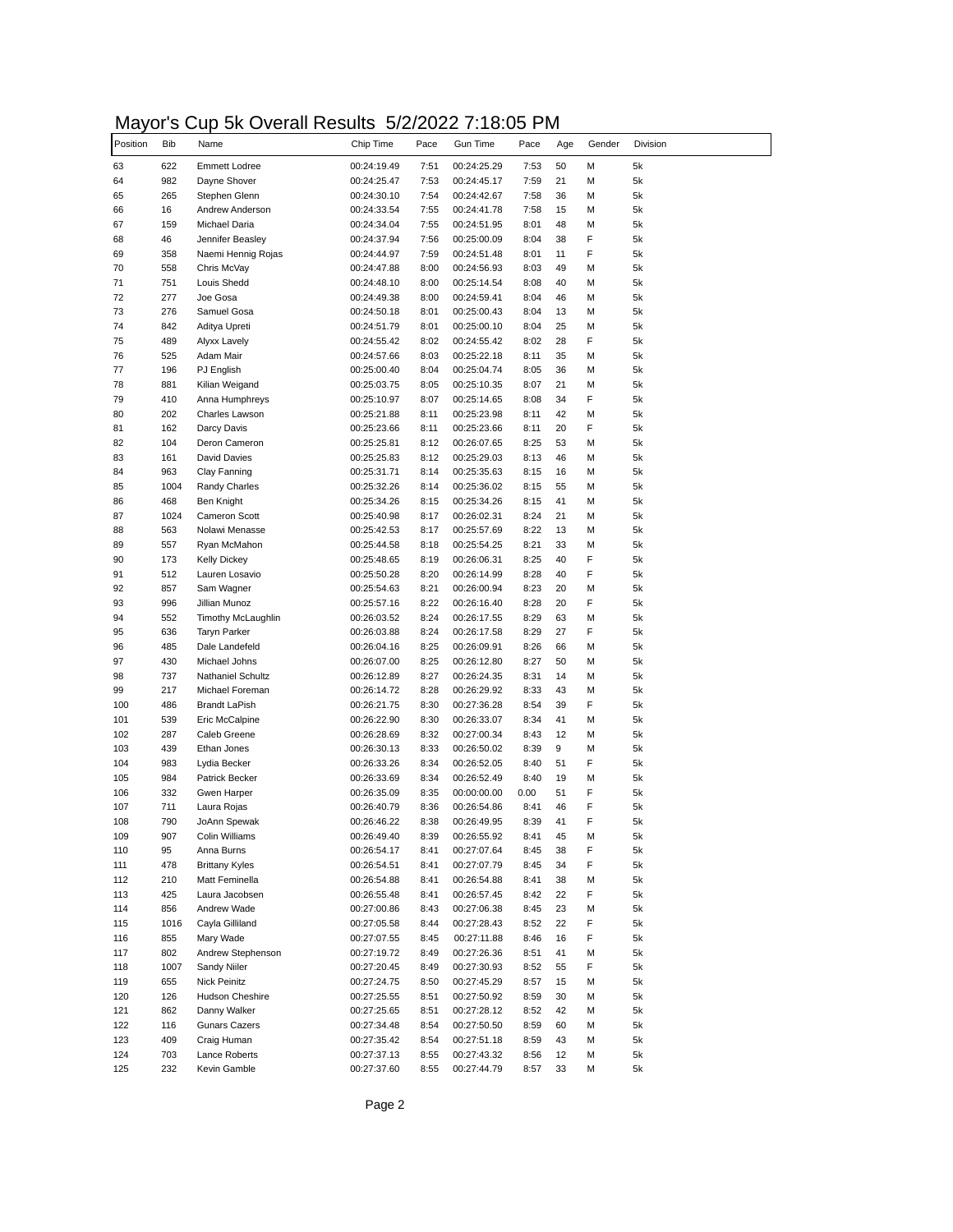# Mayor's Cup 5k Overall Results 5/2/2022 7:18:15 PM

| Position | <b>Bib</b>   | Name                    | Chip Time   | Pace | Gun Time    | Pace  | Age | Gender | Division |
|----------|--------------|-------------------------|-------------|------|-------------|-------|-----|--------|----------|
| 126      | 640          | Colby Pate              | 00:27:37.69 | 8:55 | 00:27:45.37 | 8:57  | 31  | М      | 5k       |
| 127      | 328          | Oakley Harmon           | 00:27:39.58 | 8:55 | 00:27:48.58 | 8:58  | 9   | F      | 5k       |
| 128      | 330          | Coleman Harmon          | 00:27:41.24 | 8:56 | 00:27:49.81 | 8:58  | 54  | М      | 5k       |
| 129      | 476          | Anne-Sophie Kresser     | 00:27:41.38 | 8:56 | 00:27:43.31 | 8:56  | 20  | F      | 5k       |
| 130      | 840          | Derek Tuten             | 00:27:43.27 | 8:56 | 00:28:03.23 | 9:03  | 42  | М      | 5k       |
| 131      | 920          | Andrew Wisdom           | 00:27:45.79 | 8:57 | 00:27:54.98 | 9:00  | 24  | М      | 5k       |
| 132      | 544          | Downey McGee            | 00:27:47.42 | 8:58 | 00:27:52.94 | 8:59  | 68  | М      | 5k       |
| 133      | 949          | Michael Osborn          | 00:27:47.83 | 8:58 | 00:28:03.70 | 9:03  | 53  | М      | 5k       |
| 134      | 642          | <b>Andre Patrick</b>    | 00:27:49.97 | 8:58 | 00:27:55.76 | 9:00  | 12  | М      | 5k       |
| 135      | 1012         | <b>Wyatt Sleeper</b>    | 00:27:52.22 | 8:59 | 00:27:56.59 | 9:01  | 12  | М      | 5k       |
| 136      | 1011         | <b>Chad Sleeper</b>     | 00:27:52.61 | 8:59 | 00:27:57.34 | 9:01  | 40  | М      | 5k       |
| 137      | 524          | Jenna Madison           | 00:27:53.40 | 9:00 | 00:27:59.21 | 9:02  | 37  | F      | 5k       |
| 138      | 272          | Mauricio Gonzalez       | 00:27:53.65 | 9:00 | 00:28:01.28 | 9:02  | 45  | М      | 5k       |
| 139      | 132          | Lachlan Chronister      | 00:27:55.60 | 9:00 | 00:28:15.49 | 9:07  | 40  | М      | 5k       |
| 140      | 127          | Jim Chesnutt            | 00:27:56.91 | 9:01 | 00:28:05.71 | 9:04  | 66  | М      | 5k       |
| 141      | 151          | Chris Crawford          | 00:27:57.13 | 9:01 | 00:28:32.41 | 9:12  | 39  | М      | 5k       |
| 142      | 657          | Marco Peinitz           | 00:27:58.92 | 9:01 | 00:28:19.41 | 9:08  | 46  | М      | 5k       |
| 143      | 628          | Carl Paige              | 00:28:00.56 | 9:02 | 00:28:27.38 | 9:11  | 40  | М      | 5k       |
| 144      | 723          | Lorenzo Sanders         | 00:28:08.65 | 9:05 | 00:28:22.52 | 9:09  | 35  | М      | 5k       |
| 145      | 288          | Aaron Griffin           | 00:28:10.15 | 9:05 | 00:28:13.07 | 9:06  | 37  | М      | 5k       |
| 146      | 438          | Theresa Jones           | 00:28:11.22 | 9:05 | 00:28:35.25 | 9:13  | 38  | F      | 5k       |
| 147      | 833          | John Trainum IV         | 00:28:11.26 | 9:05 | 00:28:35.26 | 9:13  | 10  | М      | 5k       |
| 148      | 511          | Jonathan Loper          | 00:28:14.35 | 9:06 | 00:28:14.35 | 9:06  | 40  | М      | 5k       |
| 149      | 455          | <b>Robert Kelly</b>     | 00:28:14.86 | 9:06 | 00:28:19.93 | 9:08  | 48  | М      | 5k       |
| 150      | 222          | Mickey Fox              | 00:28:18.38 | 9:08 | 00:28:27.39 | 9:11  | 50  | М      | 5k       |
| 151      | 519          | Holly Lyons             | 00:28:19.05 | 9:08 | 00:28:31.73 | 9:12  | 38  | F      | 5k       |
| 152      | 510          | Lisa Locklier           | 00:28:24.69 | 9:10 | 00:28:44.06 | 9:16  | 62  | F      | 5k       |
| 153      | 841          | <b>Tabitha Tuten</b>    | 00:28:35.12 | 9:13 | 00:28:55.31 | 9:20  | 32  | F      | 5k       |
| 154      | 320          | Silvia Hancock          | 00:28:46.44 | 9:17 | 00:29:11.78 | 9:25  | 13  | F      | 5k       |
| 155      | 623          | Carl Ostermann          | 00:28:51.31 | 9:18 | 00:29:00.38 | 9:21  | 8   | М      | 5k       |
| 156      | 81           | Lauren Bresnahan        | 00:28:51.89 | 9:18 | 00:28:56.64 | 9:20  | 29  | F      | 5k       |
| 157      | 582          | Gisela Kaltenpoth       | 00:28:55.19 | 9:20 | 00:29:03.93 | 9:22  | 46  | F      | 5k       |
| 158      | 428          | Hadyn Jaynes            | 00:29:00.26 | 9:21 | 00:29:10.17 | 9:25  | 18  | М      | 5k       |
| 159      | 660          | <b>Anthony Perkins</b>  | 00:29:00.46 | 9:21 | 00:29:30.06 | 9:31  | 55  | М      | 5k       |
| 160      | 826          | Houston Thompson        | 00:29:03.91 | 9:22 | 00:29:06.75 | 9:23  | 25  | М      | 5k       |
| 161      | 948          | Lana Keiffer            | 00:29:05.59 | 9:23 | 00:29:27.79 | 9:30  | 27  | F      | 5k       |
| 162      | 315          | Ashlyn Hamilton         | 00:29:05.66 | 9:23 | 00:29:27.80 | 9:30  | 26  | F      | 5k       |
| 163      | 682          | <b>DONNIE RAY</b>       | 00:29:14.26 | 9:26 | 00:29:48.30 | 9:37  | 51  | М      | 5k       |
| 164      | 225          | Kevin Fritsch           | 00:29:18.49 | 9:27 | 00:29:33.07 | 9:32  | 32  | М      | 5k       |
| 165      | 760          | Laura Single            | 00:29:18.84 | 9:27 | 00:29:33.06 | 9:32  | 29  | F      | 5k       |
| 166      | 950          | Jeffery Wyatt           | 00:29:19.03 | 9:27 | 00:29:40.95 | 9:34  | 70  | М      | 5k       |
| 167      | 309          | Thomas Hall             | 00:29:20.33 | 9:28 | 00:29:29.29 | 9:31  | 62  | М      | 5k       |
| 168      | 156          | Calvin Culliver         | 00:29:21.95 | 9:28 | 00:29:26.81 | 9:30  | 36  | М      | 5k       |
| 169      | 666          | <b>Emily Pierce</b>     | 00:29:23.03 | 9:29 | 00:29:26.39 | 9:30  | 22  | F      | 5k       |
| 170      | 523          | Eli Maddox              | 00:29:24.17 | 9:29 | 00:29:30.08 | 9:31  | 8   | м      | 5k       |
| 171      | 594          | Kanye Morton            | 00:29:30.96 | 9:31 | 00:29:31.78 | 9:31  | 18  | м      | 5k       |
| 172      | 668          | Kory Pilet              | 00:29:35.03 | 9:33 | 00:29:40.67 | 9:34  | 27  | М      | 5k       |
| 173      | 80           | Annika Brecht           | 00:29:38.57 | 9:34 | 00:29:46.79 | 9:36  | 22  | F      | 5k       |
| 174      | 488          | Corinna Latzko          | 00:29:38.72 | 9:34 | 00:29:46.78 | 9:36  | 23  | F      | 5k       |
| 175      | 528          | <b>Bethany Mallette</b> | 00:29:51.54 | 9:38 | 00:29:57.21 | 9:40  | 21  | F      | 5k       |
| 176      | 777          | <b>Richard Snow</b>     | 00:29:52.05 | 9:38 | 00:30:02.84 | 9:41  | 75  | М      | 5k       |
| 177      | 988          | Emma Moore              | 00:29:52.30 | 9:38 | 00:30:39.95 | 9:53  | 20  | F      | 5k       |
| 178      | 357          | Jael Hennig Rojas       | 00:29:57.31 | 9:40 | 00:30:05.61 | 9:42  | 9   | F      | 5k       |
| 179      | 560          | Michael Melendez        | 00:30:00.58 | 9:41 | 00:30:03.89 | 9:42  | 32  | М      | 5k       |
| 180      | 712          | Laura Rojas             | 00:30:00.65 | 9:41 | 00:30:08.94 | 9:43  | 40  | F      | 5k       |
| 181      | $\mathbf{1}$ | Walt Maddox             | 00:30:02.03 | 9:41 | 00:30:07.91 | 9:43  | 49  | М      | 5k       |
| 182      | 885          | Madison Westbrook       | 00:30:02.20 | 9:41 | 00:30:15.61 | 9:45  | 27  | F      | 5k       |
| 183      | 795          | Jake Stehr              | 00:30:04.02 | 9:42 | 00:31:15.79 | 10:05 | 35  | М      | 5k       |
| 184      | 643          | <b>Desmond Patrick</b>  | 00:30:06.04 | 9:43 | 00:30:30.65 | 9:50  | 11  | М      | 5k       |
| 185      | 644          | Rose Patrick            | 00:30:06.64 | 9:43 | 00:30:30.67 | 9:50  | 37  | F      | 5k       |
| 186      | 968          | Jose Hernandez          | 00:30:08.58 | 9:43 | 00:30:25.59 | 9:49  | 52  | М      | 5k       |
| 187      | 119          | <b>Brandon Chalmers</b> | 00:30:08.63 | 9:43 | 00:30:37.46 | 9:53  | 34  | М      | 5k       |
|          | 370          | Katie Hoagland          | 00:30:10.42 | 9:44 | 00:30:26.12 | 9:49  | 32  | F      | 5k       |
| 188      |              |                         |             |      |             |       |     |        |          |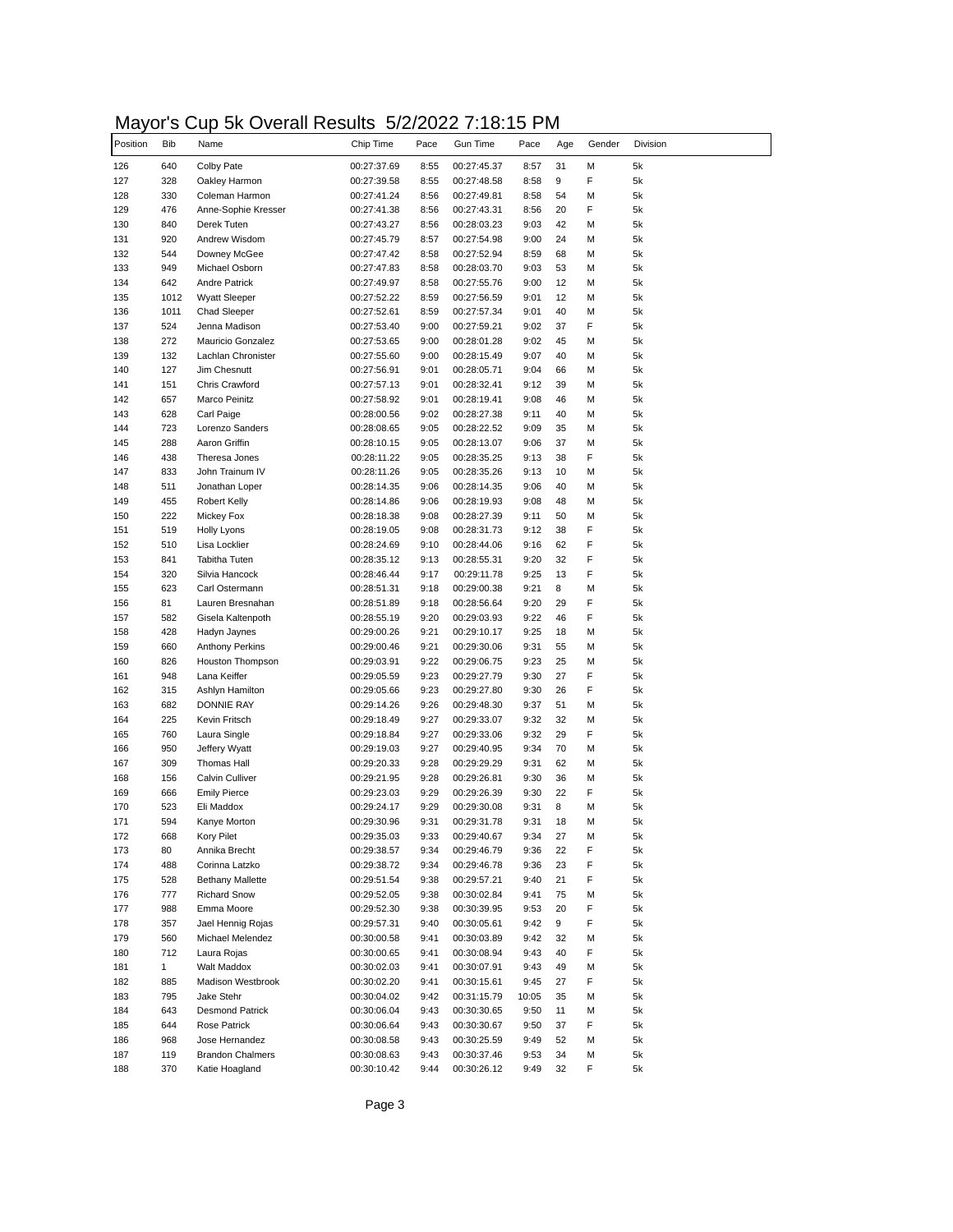#### Mayor's Cup 5k Overall Results 5/2/2022 7:18:22 PM

| Position   | <b>Bib</b> | Name                              | Chip Time                  | Pace           | Gun Time                   | Pace           | Age            | Gender | Division |
|------------|------------|-----------------------------------|----------------------------|----------------|----------------------------|----------------|----------------|--------|----------|
| 189        | 424        | Phillip Jackson                   | 00:30:17.14                | 9:46           | 00:30:33.93                | 9:51           | 45             | М      | 5k       |
| 190        | 646        | <b>Brinkley Pearce</b>            | 00:30:20.74                | 9:47           | 00:30:32.61                | 9:51           | 36             | F      | 5k       |
| 191        | 445        | Kevin Jones                       | 00:30:21.79                | 9:47           | 00:30:47.22                | 9:56           | 46             | М      | 5k       |
| 192        | 174        | EmmaKate Dickey                   | 00:30:24.98                | 9:48           | 00:30:43.05                | 9:55           | 13             | F      | 5k       |
| 193        | 755        | Avery Shipp                       | 00:30:27.77                | 9:49           | 00:30:33.39                | 9:51           | 24             | М      | 5k       |
| 194        | 467        | Tony Knight                       | 00:30:27.94                | 9:49           | 00:30:49.06                | 9:56           | 63             | М      | 5k       |
| 195        | 226        | <b>Brianna Fuchs</b>              | 00:30:30.80                | 9:50           | 00:30:44.46                | 9:55           | 23             | F      | 5k       |
| 196        | 850        | Jeremy Vines                      | 00:30:34.51                | 9:52           | 00:31:14.59                | 10:05          | 33             | М      | 5k       |
| 197        | 491        | Jerad Lawson                      | 00:30:35.20                | 9:52           | 00:30:35.20                | 9:52           | 37             | М      | 5k       |
| 198        | 329        | Ruth Harmon                       | 00:30:48.77                | 9:56           | 00:30:58.06                | 9:59           | 36             | F      | 5k       |
| 199        | 787        | <b>CURTIS SPENCER</b>             | 00:30:59.24                | 10:00          | 00:31:05.90                | 10:02          | 64             | М      | 5k       |
| 200<br>201 | 937        | <b>THOMAS YOUNGBLUTH</b>          | 00:31:05.52                | 10:02          | 00:32:17.54                | 10:25          | 43             | М      | 5k       |
|            | 341        | Patrick Hasbrook                  | 00:31:10.41                | 10:03          | 00:31:27.63                | 10:09          | 36             | М      | 5k       |
| 202        | 441        | Terrance Jones                    | 00:31:23.66                | 10:07          | 00:32:29.77                | 10:29          | 34             | М      | 5k       |
| 203        | 338        | Maximus Harrison                  | 00:31:27.48                | 10:09          | 00:31:46.67                | 10:15          | 9              | М<br>F | 5k       |
| 204        | 182        | sabrina dumlao                    | 00:31:28.12                | 10:09          | 00:31:35.19                | 10:11          | 54             |        | 5k       |
| 205<br>206 | 518        | Chris Lyons                       | 00:31:31.16                | 10:10          | 00:31:43.82                | 10:14          | 37<br>44       | М      | 5k       |
|            | 384        | <b>Bruce Hood</b>                 | 00:31:33.64                | 10:11          | 00:32:18.82                | 10:25          |                | М<br>F | 5k       |
| 207<br>208 | 83         | Sarah Bridger Gilmore             | 00:31:37.21                | 10:12<br>10:12 | 00:32:51.19                | 10:36          | 31             | F      | 5k       |
|            | 185        | Amy Dunn                          | 00:31:37.84                |                | 00:32:14.94                | 10:24          | 45             |        | 5k       |
| 209<br>210 | 82<br>112  | Garrett Bridger Gilmore           | 00:31:39.32                | 10:13          | 00:32:52.54                | 10:36          | 31<br>19       | М<br>F | 5k<br>5k |
| 211        | 113        | Dominique Castro<br>Nicole Castro | 00:31:42.34<br>00:31:42.72 | 10:14<br>10:14 | 00:31:54.20<br>00:31:54.74 | 10:17<br>10:17 | 38             | F      | 5k       |
|            | 400        | Jackie Hudgins                    | 00:31:42.98                | 10:14          | 00:00:00.00                | 0.00           | 46             | F      | 5k       |
| 212<br>213 | 678        | Ron Lee                           | 00:31:45.59                | 10:15          | 00:32:12.99                | 10:23          | 65             | М      | 5k       |
| 214        | 904        | <b>Brock Williams</b>             | 00:31:46.17                | 10:15          | 00:31:57.42                | 10:18          | 34             | М      | 5k       |
| 215        | 799        | Leanna Stephens                   | 00:31:47.64                | 10:15          | 00:31:56.79                | 10:18          | 31             | F      | 5k       |
| 216        | 264        | Andrea Glenn                      | 00:31:50.13                | 10:16          | 00:32:01.59                | 10:20          | 38             | F      | 5k       |
| 217        | 577        | <b>Charlie Monroe</b>             | 00:31:51.75                | 10:16          | 00:32:01.53                | 10:20          | $\overline{7}$ | М      | 5k       |
| 218        | 610        | Terrence Nickerson                | 00:31:52.71                | 10:17          | 00:32:17.55                | 10:25          | 37             | М      | 5k       |
| 219        | 168        | HECTOR DE JESUS BAUTISTA          | 00:31:54.94                | 10:17          | 00:32:02.15                | 10:20          | 35             | М      | 5k       |
|            | 549        | James McKelvey                    | 00:31:57.60                | 10:18          | 00:32:04.79                | 10:21          | 60             | М      | 5k       |
| 220<br>221 | 906        | Susan Williams                    | 00:32:01.03                | 10:20          | 00:32:36.15                | 10:31          | 48             | F      | 5k       |
| 222        | 1023       | Margaret Julian                   | 00:32:01.52                | 10:20          | 00:32:17.62                | 10:25          | 29             | F      | 5k       |
| 223        | 353        | Cooper Heaton                     | 00:32:02.03                | 10:20          | 00:32:27.57                | 10:28          | 25             | М      | 5k       |
| 224        | 651        | <b>CYNTHIA PEEBLES</b>            | 00:32:15.60                | 10:24          | 00:32:21.88                | 10:26          | 48             | F      | 5k       |
| 225        | 926        | Wayne Wright                      | 00:32:22.23                | 10:26          | 00:32:48.36                | 10:35          | 57             | М      | 5k       |
| 226        | 469        | Jessica Knight                    | 00:32:24.13                | 10:27          | 00:32:46.92                | 10:34          | 37             | F      | 5k       |
| 227        | 986        | Kim West                          | 00:32:24.44                | 10:27          | 00:32:40.94                | 10:32          | 46             | F      | 5k       |
| 228        | 314        | <b>Tony Halsey</b>                | 00:32:31.90                | 10:29          | 00:32:50.05                | 10:35          | 46             | M      | 5k       |
| 229        | 814        | Stephanie Sutton                  | 00:32:32.39                | 10:30          | 00:32:47.63                | 10:35          | 47             | F      | 5k       |
| 230        | 150        | Jameson Cox                       | 00:32:39.31                | 10:32          | 00:32:51.42                | 10:36          | 9              | M      | 5k       |
| 231        | 992        | Audrey Buck                       | 00:32:40.87                | 10:32          | 00:32:52.61                | 10:36          | 41             | F      | 5k       |
| 232        | 125        | Pratiksha Chaudhari               | 00:32:45.03                | 10:34          | 00:32:56.03                | 10:37          | 24             | F      | 5k       |
| 233        | 798        | Jessica Stephans                  | 00:32:46.66                | 10:34          | 00:33:05.53                | 10:40          | 21             | F      | 5k       |
| 234        | 921        | Kealey Wohlgemuth                 | 00:32:47.11                | 10:35          | 00:33:05.27                | 10:40          | 25             | F      | 5k       |
| 235        | 51         | Allie Becker                      | 00:32:51.78                | 10:36          | 00:32:51.78                | 10:36          | 21             | F      | 5k       |
| 236        | 735        | Jasmina Schuelle                  | 00:32:56.79                | 10:37          | 00:33:13.08                | 10:43          | 28             | F      | 5k       |
| 237        | 797        | Sebastian Stenger                 | 00:32:58.95                | 10:38          | 00:33:13.17                | 10:43          | 27             | М      | 5k       |
| 238        | 993        | Jenny Evans                       | 00:33:03.27                | 10:40          | 00:33:15.47                | 10:44          | 40             | F      | 5k       |
| 239        | 1014       | Thomas Kitchens                   | 00:33:03.82                | 10:40          | 00:33:16.04                | 10:44          | 72             | М      | 5k       |
| 240        | 822        | Olivia Ann Thomas                 | 00:33:07.80                | 10:41          | 00:33:35.64                | 10:50          | 20             | F      | 5k       |
| 241        | 475        | Martin Kreilinger                 | 00:33:09.15                | 10:42          | 00:33:16.73                | 10:44          | 25             | М      | 5k       |
| 242        | 1003       | <b>Rusty Smithson</b>             | 00:33:09.50                | 10:42          | 00:33:19.24                | 10:45          | 58             | М      | 5k       |
| 243        | 994        | Nina Bauer                        | 00:33:09.56                | 10:42          | 00:33:16.65                | 10:44          | 21             | F      | 5k       |
| 244        | 794        | Tangela Steele                    | 00:33:10.89                | 10:42          | 00:33:50.09                | 10:55          | 40             | F      | 5k       |
| 245        | 916        | Christopher Williamson            | 00:33:12.78                | 10:43          | 00:33:45.74                | 10:53          | 52             | М      | 5k       |
| 246        | 316        | Kai Hamm                          | 00:33:17.29                | 10:44          | 00:33:32.32                | 10:49          | 34             | М      | 5k       |
| 247        | 680        | ABBEY RAY                         | 00:33:18.92                | 10:45          | 00:33:50.45                | 10:55          | 20             | F      | 5k       |
| 248        | 498        | Nathan Lemmon                     | 00:33:25.17                | 10:47          | 00:33:32.27                | 10:49          | 73             | М      | 5k       |
| 249        | 251        | <b>Caitlin Giles</b>              | 00:33:30.89                | 10:48          | 00:33:52.92                | 10:55          | 24             | F      | 5k       |
| 250        | 65         | Jayla Blanke                      | 00:33:31.05                | 10:49          | 00:33:53.08                | 10:56          | 25             | F      | 5k       |
| 251        | 267        | Abbigail Gober                    | 00:33:35.80                | 10:50          | 00:33:58.59                | 10:57          | 23             | F      | 5k       |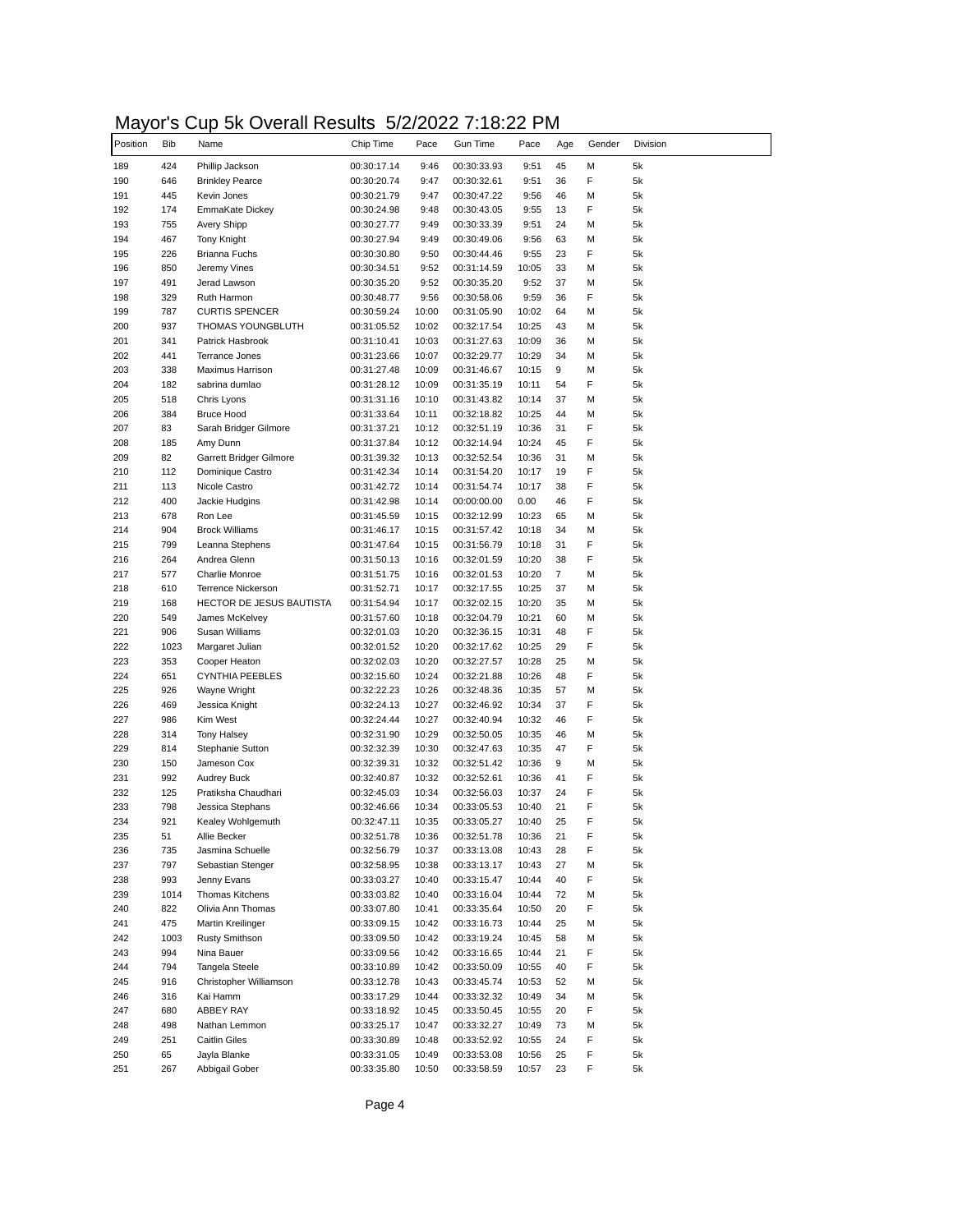# Mayor's Cup 5k Overall Results 5/2/2022 7:18:28 PM

| Position   | <b>Bib</b>  | Name                                   | Chip Time                  | Pace           | Gun Time                   | Pace           | Age      | Gender | Division |
|------------|-------------|----------------------------------------|----------------------------|----------------|----------------------------|----------------|----------|--------|----------|
| 252        | 268         | Nicholas Gober                         | 00:33:35.95                | 10:50          | 00:33:58.13                | 10:57          | 24       | М      | 5k       |
| 253        | 952         | Devin Allen                            | 00:33:36.16                | 10:50          | 00:33:36.16                | 10:50          | 25       | М      | 5k       |
| 254        | 616         | Ryleigh Oas                            | 00:33:37.75                | 10:51          | 00:33:48.55                | 10:54          | 22       | F      | 5k       |
| 255        | 792         | Laura Spurlin                          | 00:33:37.93                | 10:51          | 00:33:54.54                | 10:56          | 59       | F      | 5k       |
| 256        | 669         | Brianna Pniak                          | 00:33:38.04                | 10:51          | 00:33:48.61                | 10:54          | 22       | F      | 5k       |
| 257        | 739         | D Scott                                | 00:33:38.66                | 10:51          | 00:33:56.19                | 10:57          | 51       | М      | 5k       |
| 258        | 33          | <b>BRIAN BARNETT</b>                   | 00:33:40.27                | 10:52          | 00:34:25.94                | 11:06          | 56       | М      | 5k       |
| 259        | 128         | Jason Chiarella                        | 00:33:47.37                | 10:54          | 00:34:13.57                | 11:02          | 38       | М      | 5k       |
| 260        | 933         | jeffrey yeager                         | 00:33:52.90                | 10:55          | 00:33:52.90                | 10:55          | 54       | М      | 5k       |
| 261        | 1015        | Eric Shuman                            | 00:34:03.04                | 10:59          | 00:34:31.36                | 11:08          | 36       | М      | 5k       |
| 262        | 179         | Nahree Doh                             | 00:34:19.43                | 11:04          | 00:34:33.22                | 11:09          | 47       | F      | 5k       |
| 263        | 601         | Chad Nelson                            | 00:34:21.54                | 11:05          | 00:35:27.00                | 11:26          | 47       | М      | 5k       |
| 264        | 117         | Dylan Chagnon                          | 00:34:29.65                | 11:07          | 00:35:25.19                | 11:25          | 23       | М      | 5k       |
| 265        | 36          | Jarah Bartlett                         | 00:34:42.42                | 11:12          | 00:36:06.75                | 11:39          | 35       | F      | 5k       |
| 266        | 37          | Sophie Bartlett                        | 00:34:43.23                | 11:12          | 00:36:07.14                | 11:39          | 12       | F      | 5k       |
| 267        | 35          | Joshua Bartlett                        | 00:34:43.30                | 11:12          | 00:36:06.77                | 11:39          | 35       | М      | 5k       |
| 268        | 38          | Aleah Bartlett                         | 00:34:43.69                | 11:12          | 00:36:06.88                | 11:39          | 12       | F      | 5k       |
| 269        | 1053        | <b>Austin Gray</b>                     | 00:34:44.04                | 11:12          | 00:35:03.23                | 11:18          | 16       | М      | 5k       |
| 270        | 927         | Quentin Wright                         | 00:34:46.37                | 11:13          | 00:35:12.69                | 11:21          | 38       | М      | 5k       |
| 271        | 977         | John Johnson                           | 00:34:51.45                | 11:15          | 00:35:16.79                | 11:23          | 13       | М      | 5k       |
| 272        | 142         | Adam Coleman                           | 00:34:55.29                | 11:16          | 00:35:23.03                | 11:25          | 37       | М      | 5k       |
| 273        | 496         | Lauren Lee                             | 00:34:56.02                | 11:16          | 00:35:23.54                | 11:25          | 32       | F      | 5k       |
| 274        | 1005        | Justin Kelley                          | 00:34:56.49                | 11:16          | 00:35:13.86                | 11:22          | 40       | M      | 5k       |
| 275        | 796         | <b>Tiffany Stehr</b>                   | 00:34:58.00                | 11:17          | 00:35:23.56                | 11:25          | 33       | F      | 5k       |
| 276        | 293         | <b>Hollie Griffith</b>                 | 00:35:18.11                | 11:23          | 00:35:43.22                | 11:31          | 31       | F      | 5k       |
| 277        | 893         | Holly Whigham                          | 00:35:18.19                | 11:23          | 00:35:42.72                | 11:31          | 35       | F      | 5k       |
| 278        | 1052        | Erica Grammar                          | 00:35:19.05                | 11:24          | 00:35:33.96                | 11:28          | 37       | F      | 5k       |
| 279        | 377         | Natalie Holland                        | 00:35:26.72                | 11:26          | 00:36:39.98                | 11:49          | 35       | F      | 5k       |
| 280        | 376         | Matt Holland                           | 00:35:26.92                | 11:26          | 00:36:38.15                | 11:49          | 37       | М      | 5k       |
| 281        | 969         | John Arnold                            | 00:35:29.18                | 11:27          | 00:36:05.35                | 11:38          | 33       | М      | 5k       |
| 282        | 839         | <b>Brett Tucker</b>                    | 00:35:32.53                | 11:28          | 00:35:49.64                | 11:33          | 26       | F      | 5k       |
| 283        | 702         | <b>OCTAVE ROBERTS</b>                  | 00:35:37.58                | 11:29          | 00:36:09.25                | 11:40          | 55       | М      | 5k       |
| 284        | 310         | Amy Halladay                           | 00:35:53.69                | 11:35          | 00:35:57.27                | 11:36          | 71       | F      | 5k       |
| 285        | 763         | Jack Smalley                           | 00:36:01.04                | 11:37          | 00:36:46.43                | 11:52          | 66       | М      | 5k       |
| 286        | 450         | Edna Kampe                             | 00:36:01.34                | 11:37          | 00:36:29.25                | 11:46          | 56       | F      | 5k       |
| 287        | 886         | <b>HALEY WETZEL</b>                    | 00:36:03.12                | 11:38          | 00:36:13.93                | 11:41          | 19       | F      | 5k       |
| 288        | 177         | <b>Crystal Dockery</b>                 | 00:36:04.76                | 11:38          | 00:36:42.55                | 11:50          | 50       | F      | 5k       |
| 289        | 372         | Darrell Hobson                         | 00:36:08.54                | 11:39          | 00:36:41.51                | 11:50          | 58       | М      | 5k       |
| 290        | 371         | Leigh Ann Hobson                       | 00:36:08.71                | 11:39          | 00:36:41.55                | 11:50          | 54       | F      | 5k       |
| 291        | 627         | LaTrece Paige                          | 00:36:13.45                | 11:41          | 00:36:43.78                | 11:51          | 39       | F      | 5k       |
| 292        | 729         | Jacob Sanford                          | 00:36:14.65                | 11:41          | 00:36:33.60                | 11:47          | 28       | M      | 5k       |
| 293        | 728         | <b>Mallory Sanford</b>                 | 00:36:15.00                | 11:42          | 00:36:33.51                | 11:47          | 30       | F      | 5k       |
| 294        | 1054        | Allison Wass                           | 00:36:15.55                | 11:42          | 00:36:25.57                | 11:45          | 20       | F      | 5k       |
| 295<br>296 | 747         | Brandi Shanklin                        | 00:36:15.69                | 11:42          | 00:36:30.92                | 11:46          | 41       | F      | 5k       |
|            | 301         | Apurav Gupta                           | 00:36:21.11                | 11:44          | 00:36:32.52                | 11:47          | 26       | M      | 5k       |
| 297        | 7           | Sankha Subhra Aditya                   | 00:36:21.65                | 11:44          | 00:36:33.51                | 11:47          | 29       | м      | 5k       |
| 298<br>299 | 269         | Harigovind Gokul Menon<br>Shawn Morrow | 00:36:21.88                | 11:44          | 00:36:32.85                | 11:47          | 29       | М      | 5k       |
|            | 1000<br>499 | Julia Leskow                           | 00:36:22.24                | 11:44          | 00:36:40.38                | 11:50          | 49       | М<br>F | 5k<br>5k |
| 300<br>301 | 495         | Mary Leach                             | 00:36:27.04<br>00:36:31.14 | 11:45<br>11:47 | 00:36:40.39                | 11:50          | 20<br>54 | F      | 5k       |
| 302        | 493         | David Lea                              |                            |                | 00:00:00.00                | 0.00<br>12:00  | 55       | М      | 5k       |
|            |             | Elliot Moon                            | 00:36:33.07                | 11:47          | 00:37:12.51                |                | 34       |        | 5k       |
| 303        | 578         | Josh Johnson                           | 00:36:38.09                | 11:49          | 00:37:54.37                | 12:14          |          | М      | 5k       |
| 304        | 978         | Aliya Moon                             | 00:36:38.21                | 11:49          | 00:37:57.97                | 12:15          | 40       | М<br>F | 5k       |
| 305<br>306 | 579         |                                        | 00:36:38.92                | 11:49          | 00:37:54.16                | 12:14          | 31       |        |          |
|            | 389         | Austin Howard<br>Lauren Howard         | 00:36:40.92                | 11:50          | 00:36:50.64<br>00:36:50.64 | 11:53          | 27       | М      | 5k       |
| 307        | 388         |                                        | 00:36:41.05                | 11:50          |                            | 11:53          | 25       | F      | 5k       |
| 308        | 456         | Seth Kennedy                           | 00:36:49.67                | 11:53          | 00:37:18.65                | 12:02          | 31       | М      | 5k       |
| 309        | 457         | Lua Kennedy                            | 00:36:49.79                | 11:53          | 00:37:18.86                | 12:02          | 30       | F      | 5k       |
| 310<br>311 | 47          | Jamey Beasley<br>Lilla Beasley         | 00:36:53.72                | 11:54          | 00:37:15.84                | 12:01          | 45       | М<br>F | 5k<br>5k |
|            | 48<br>890   | Christian Wheaton                      | 00:36:54.61                | 11:54          | 00:37:15.85                | 12:01<br>12:13 | 10<br>6  | М      | 5k       |
| 312<br>313 | 891         | Roger Wheaton                          | 00:36:57.22                | 11:55          | 00:37:52.98                |                | 44       | М      | 5k       |
|            |             |                                        | 00:36:58.49                | 11:55          | 00:37:52.28                | 12:13          |          | F      |          |
| 314        | 532         | Jessi Marler                           | 00:37:02.77                | 11:57          | 00:37:19.52                | 12:02          | 26       |        | 5k       |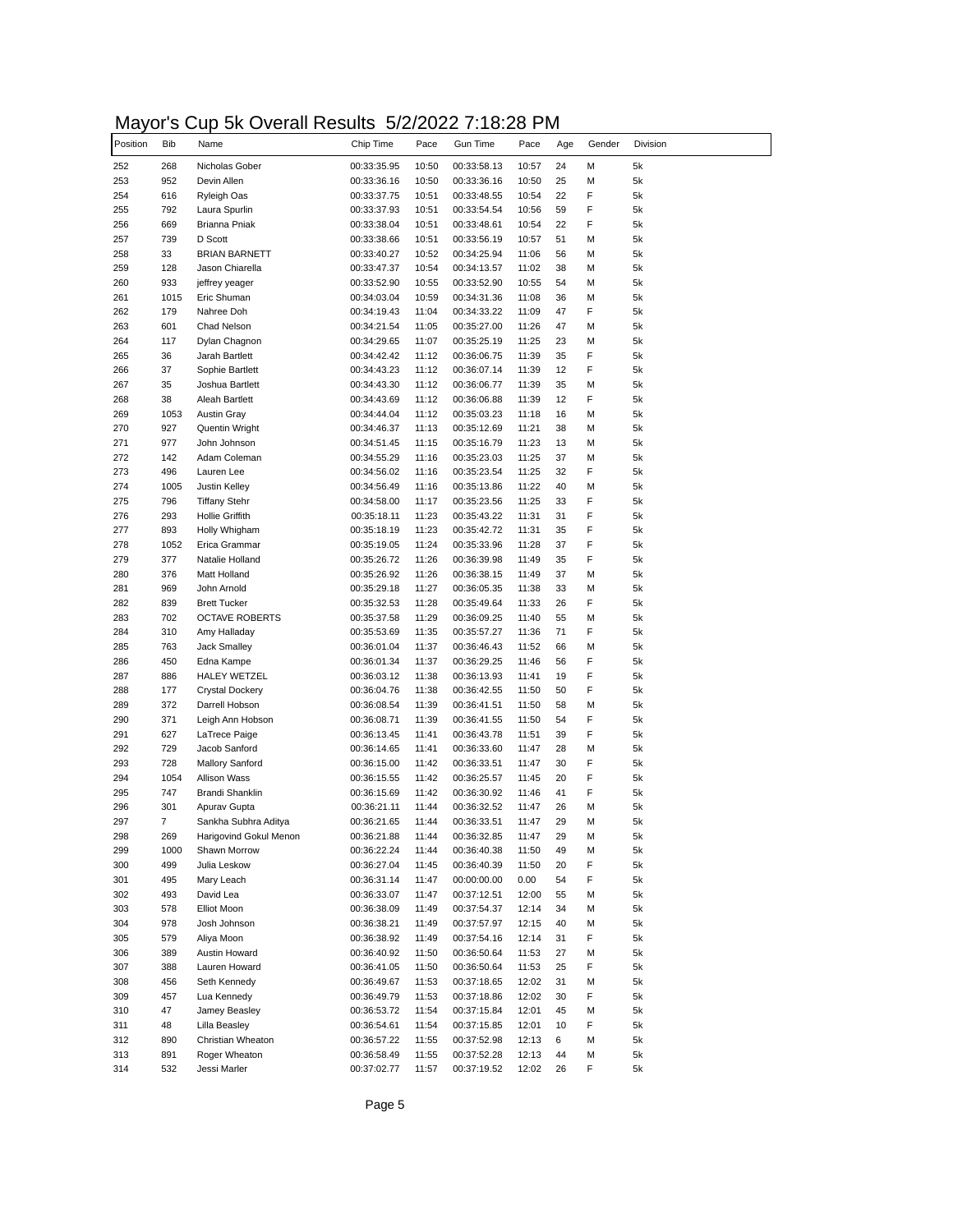# Mayor's Cup 5k Overall Results 5/2/2022 7:18:35 PM

| Position   | Bib        | Name                                | Chip Time                  | Pace           | Gun Time                   | Pace           | Age            | Gender | Division |
|------------|------------|-------------------------------------|----------------------------|----------------|----------------------------|----------------|----------------|--------|----------|
| 315        | 422        | Allison Jackson                     | 00:37:04.61                | 11:57          | 00:37:07.23                | 11:58          | 18             | F      | 5k       |
| 316        | 141        | Tamara Coleman                      | 00:37:13.80                | 12:00          | 00:37:41.70                | 12:09          | 32             | F      | 5k       |
| 317        | 613        | <b>Brian Nix</b>                    | 00:37:16.71                | 12:01          | 00:38:14.87                | 12:20          | 39             | M      | 5k       |
| 318        | 152        | <b>Ashley Crites</b>                | 00:37:28.83                | 12:05          | 00:38:06.91                | 12:17          | 33             | F      | 5k       |
| 319        | 866        | Jacqueline Wambura                  | 00:37:32.82                | 12:06          | 00:37:39.62                | 12:09          | 45             | F      | 5k       |
| 320        | 589        | Jeff Morrison                       | 00:37:34.75                | 12:07          | 00:37:51.63                | 12:13          | 49             | М      | 5k       |
| 321        | 674        | <b>Raheem Prewitt</b>               | 00:37:34.95                | 12:07          | 00:37:34.95                | 12:07          | 27             | М      | 5k       |
| 322        | 286        | Lori Greene                         | 00:37:37.03                | 12:08          | 00:38:10.27                | 12:19          | 41             | F      | 5k       |
| 323        | 767        | Vince Smallwood                     | 00:37:37.25                | 12:08          | 00:38:33.73                | 12:26          | 55             | М      | 5k       |
| 324        | 776        | Shacondria Smoot                    | 00:37:40.93                | 12:09          | 00:38:11.13                | 12:19          | 33             | F      | 5k       |
| 325        | 1025       | Leah Breederig                      | 00:37:45.57                | 12:11          | 00:38:14.86                | 12:20          | 45             | F      | 5k       |
| 326        | 515        | <b>Bart Lyle</b>                    | 00:37:46.80                | 12:11          | 00:38:34.19                | 12:26          | 53             | М      | 5k       |
| 327        | 731        | <b>Becky Scheeff</b>                | 00:37:52.15                | 12:13          | 00:39:02.15                | 12:35          | 34             | F      | 5k       |
| 328        | 176        | Becka Dillon                        | 00:37:54.54                | 12:14          | 00:38:07.65                | 12:18          | 29             | F<br>F | 5k       |
| 329<br>330 | 791        | Danielle Spree<br><b>Caleb West</b> | 00:37:55.67                | 12:14<br>12:14 | 00:38:28.36                | 12:25          | 41<br>32       |        | 5k       |
|            | 884        |                                     | 00:37:55.92                |                | 00:38:08.18                | 12:18          |                | М<br>F | 5k       |
| 331<br>332 | 17         | Jennifer Anderson                   | 00:38:01.93                | 12:16          | 00:38:09.84                | 12:18<br>12:21 | 44<br>12       |        | 5k       |
|            | 934<br>954 | Jayden Yoon                         | 00:38:02.25                | 12:16          | 00:38:16.05<br>00:38:42.73 |                | $\overline{7}$ | М<br>F | 5k       |
| 333<br>334 | 956        | Paige Feller<br><b>Beth Feller</b>  | 00:38:06.57<br>00:38:08.01 | 12:17          |                            | 12:29<br>12:29 | 45             | F      | 5k<br>5k |
| 335        | 805        | Diate Steward                       | 00:38:15.48                | 12:18<br>12:20 | 00:38:43.94<br>00:39:03.99 | 12:36          | 40             | М      | 5k       |
| 336        | 367        | Traci Hill                          | 00:38:21.07                | 12:22          | 00:38:45.36                | 12:30          | 46             | F      | 5k       |
| 337        | 221        | Lynne Foster                        | 00:38:24.73                | 12:23          | 00:38:54.57                | 12:33          | 53             | F      | 5k       |
| 338        | 220        | <b>BAILEY FOSTER</b>                | 00:38:26.27                | 12:24          | 00:38:54.09                | 12:33          | 21             | F      | 5k       |
| 339        | 68         | Kelly Bond                          | 00:38:28.03                | 12:25          | 00:38:28.03                | 12:25          | 99             | F      | 5k       |
| 340        | 562        | Delina Menasse                      | 00:38:28.90                | 12:25          | 00:38:45.09                | 12:30          | 11             | F      | 5k       |
| 341        | 1058       | Henry McCaskill                     | 00:38:29.65                | 12:25          | 00:39:17.80                | 12:40          | 40             | M      | 5k       |
| 342        | 1002       | <b>Avery Driver</b>                 | 00:38:35.25                | 12:27          | 00:38:41.61                | 12:29          | 21             | F      | 5k       |
| 343        | 507        | Phoebe Lin                          | 00:38:49.01                | 12:31          | 00:39:03.63                | 12:36          | 13             | F      | 5k       |
| 344        | 426        | Jennifer James                      | 00:38:52.77                | 12:32          | 00:39:24.68                | 12:43          | 43             | F      | 5k       |
| 345        | 533        | <b>Ronald Martel</b>                | 00:39:00.59                | 12:35          | 00:39:59.25                | 12:54          | 56             | М      | 5k       |
| 346        | 382        | Franklin Holmes                     | 00:39:23.45                | 12:42          | 00:40:07.75                | 12:56          | 9              | М      | 5k       |
| 347        | 990        | Morgan Hunt                         | 00:39:26.11                | 12:43          | 00:39:43.07                | 12:49          | 28             | M      | 5k       |
| 348        | 10         | Rose Albritton                      | 00:39:26.71                | 12:43          | 00:39:53.11                | 12:52          | 14             | F      | 5k       |
| 349        | 166        | Melissa Davis                       | 00:39:30.31                | 12:45          | 00:00:00.00                | 0.00           | 49             | F      | 5k       |
| 350        | 566        | Jacob Miles                         | 00:39:38.28                | 12:47          | 00:40:08.10                | 12:57          | 29             | M      | 5k       |
| 351        | 103        | Mary Calhoun                        | 00:39:42.52                | 12:48          | 00:40:21.12                | 13:01          | 66             | F      | 5k       |
| 352        | 206        | Brandi Faulk                        | 00:39:51.97                | 12:51          | 00:40:24.69                | 13:02          | 32             | F      | 5k       |
| 353        | 565        | Jenni Miesse                        | 00:39:54.27                | 12:52          | 00:39:59.50                | 12:54          | 38             | F      | 5k       |
| 354        | 50         | Laura Bechtel                       | 00:39:55.61                | 12:53          | 00:40:18.94                | 13:00          | 42             | F      | 5k       |
| 355        | 49         | Josh Bechtel                        | 00:39:56.16                | 12:53          | 00:40:19.48                | 13:00          | 38             | М      | 5k       |
| 356        | 66         | Casey Blankenship                   | 00:39:56.63                | 12:53          | 00:41:07.72                | 13:16          | 35             | F      | 5k       |
| 357        | 764        | Erik Smallwood                      | 00:40:01.77                | 12:55          | 00:41:44.65                | 13:28          | 42             | М      | 5k       |
| 358        | 765        | Eleanor Smallwood                   | 00:40:02.84                | 12:55          | 00:41:36.33                | 13:25          | 9              | F      | 5k       |
| 359        | 526        | Lee Major                           | 00:40:04.08                | 12:55          | 00:40:13.68                | 12:58          | 75             | м      | 5k       |
| 360        | 766        | Rachael Smallwood                   | 00:40:08.62                | 12:57          | 00:41:38.93                | 13:26          | 42             | F      | 5k       |
| 361        | 603        | <b>Bryce Nelson</b>                 | 00:40:09.88                | 12:57          | 00:41:15.20                | 13:18          | 49             | М      | 5k       |
| 362        | 661        | <b>Brooke Perrigin</b>              | 00:40:11.33                | 12:58          | 00:40:55.80                | 13:12          | 22             | F      | 5k       |
| 363        | 662        | <b>Brady Perrigin</b>               | 00:40:11.61                | 12:58          | 00:40:55.81                | 13:12          | 48             | М      | 5k       |
| 364        | 530        | Megan Manbeck                       | 00:40:28.71                | 13:03          | 00:40:59.05                | 13:13          | 24             | F      | 5k       |
| 365        | 534        | Corwin Martin                       | 00:40:44.43                | 13:08          | 00:42:13.70                | 13:37          | 12             | М      | 5k       |
| 366        | 1026       | Ray Breeding                        | 00:40:58.51                | 13:13          | 00:41:25.96                | 13:22          | 52             | М      | 5k       |
| 367        | 962        | Case O'Dell                         | 00:41:01.01                | 13:14          | 00:41:05.49                | 13:15          | 30             | М      | 5k       |
| 368        | 508        | ROBERT LIPMAN                       | 00:41:05.40                | 13:15          | 00:41:35.58                | 13:25          | 79             | М      | 5k       |
| 369        | 598        | <b>Charles Murray</b>               | 00:41:08.88                | 13:16          | 00:41:40.06                | 13:26          | 48             | М      | 5k       |
| 370        | 625        | Catherine Pagani                    | 00:41:25.25                | 13:22          | 00:42:32.90                | 13:43          | 61             | F      | 5k       |
| 371        | 540        | Mary McCool                         | 00:41:39.20                | 13:26          | 00:42:09.58                | 13:36          | 66             | F      | 5k       |
| 372        | 380        | Glenn Holloway                      | 00:41:43.22                | 13:27          | 00:41:56.99                | 13:32          | 47             | М      | 5k       |
| 373        | 634        | Charlotte Park                      | 00:42:07.21                | 13:35          | 00:42:15.56                | 13:38          | 25             | F      | 5k       |
| 374        | 820        | Sandhiya Thiagarajan                | 00:42:09.37                | 13:36          | 00:43:49.46                | 14:08          | 24             | F      | 5k       |
| 375        | 600        | Debbie Neal                         | 00:42:20.09                | 13:39          | 00:43:02.35                | 13:53          | 68             | F      | 5k       |
| 376        | 444        | <b>Brian Jones</b>                  | 00:42:26.68                | 13:41          | 00:43:07.58                | 13:55          | 41             | М      | 5k       |
| 377        | 825        | Crosby Thomley                      | 00:42:28.09                | 13:42          | 00:42:58.39                | 13:52          | 70             | М      | 5k       |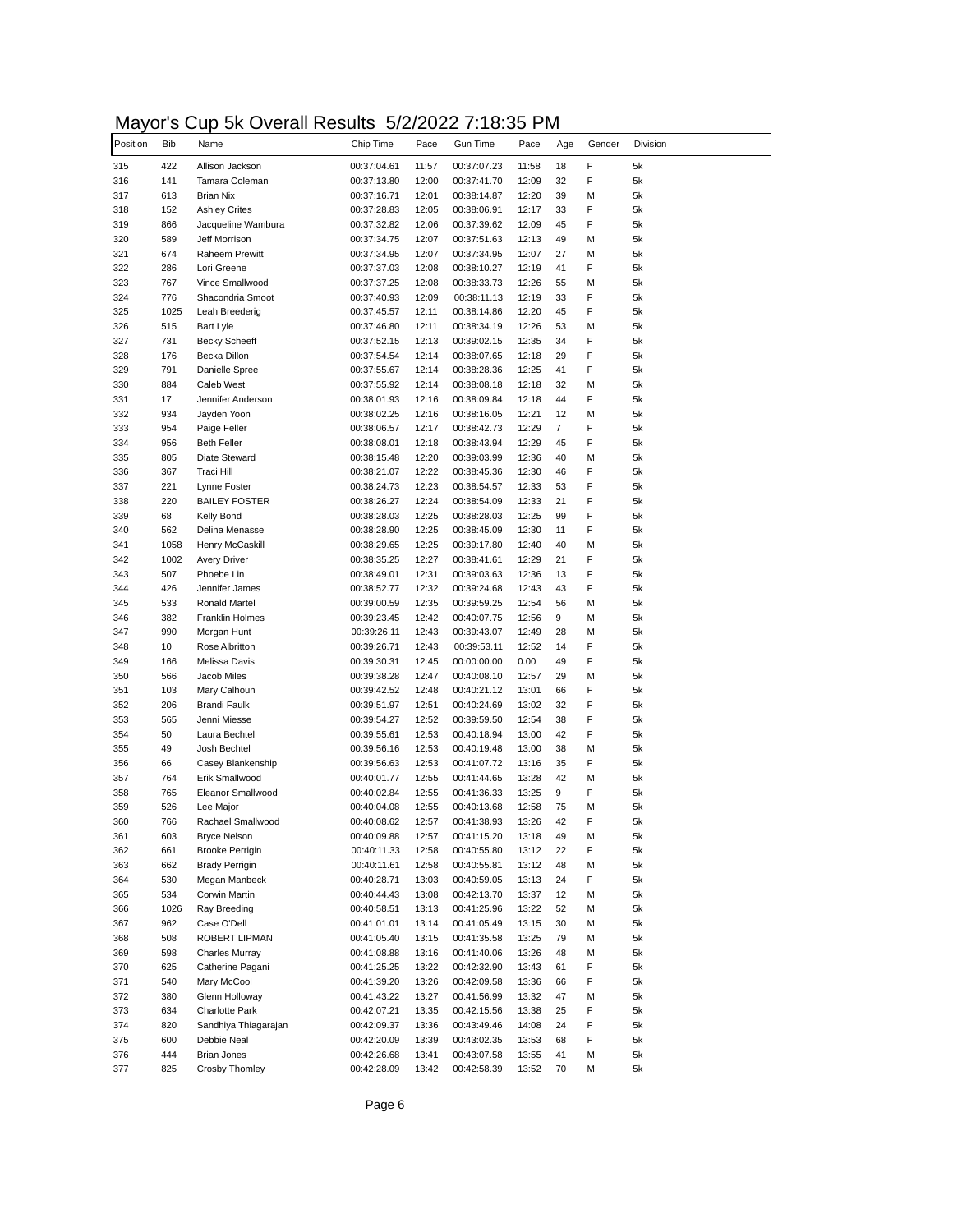# Mayor's Cup 5k Overall Results 5/2/2022 7:18:42 PM

| Position | <b>Bib</b> | Name                  | Chip Time   | Pace  | <b>Gun Time</b> | Pace  | Age            | Gender | Division |
|----------|------------|-----------------------|-------------|-------|-----------------|-------|----------------|--------|----------|
| 378      | 554        | Ashley McLeod         | 00:42:29.47 | 13:42 | 00:43:15.52     | 13:57 | 38             | F      | 5k       |
| 379      | 609        | Leslie Nicholson      | 00:42:29.51 | 13:42 | 00:43:15.51     | 13:57 | 37             | F      | 5k       |
| 380      | 707        | James Robinson        | 00:42:33.13 | 13:44 | 00:43:18.47     | 13:58 | 31             | М      | 5k       |
| 381      | 813        | Elijah Taylor         | 00:42:35.91 | 13:44 | 00:42:50.01     | 13:49 | 28             | М      | 5k       |
| 382      | 859        | Adilyn Walker         | 00:42:38.33 | 13:45 | 00:42:55.19     | 13:51 | 12             | F      | 5k       |
| 383      | 861        | April Walker          | 00:42:38.91 | 13:45 | 00:42:55.15     | 13:51 | 41             | F      | 5k       |
| 384      | 922        | Clay Womble           | 00:42:51.82 | 13:49 | 00:43:34.97     | 14:03 | 60             | M      | 5k       |
| 385      | 923        | Leslie Womble         | 00:42:51.92 | 13:49 | 00:43:35.54     | 14:04 | 55             | F      | 5k       |
| 386      | 995        | Alvin Brewer          | 00:42:53.07 | 13:50 | 00:42:53.07     | 13:50 | 33             | М      | 5k       |
| 387      | 784        | Eunchan Son           | 00:42:57.43 | 13:51 | 00:45:21.08     | 14:38 | 9              | F      | 5k       |
| 388      | 770        | trent smelley         | 00:43:00.70 | 13:52 | 00:44:15.77     | 14:16 | 34             | М      | 5k       |
| 389      | 785        | Chang Hun Son         | 00:43:01.20 | 13:53 | 00:45:23.59     | 14:38 | 40             | М      | 5k       |
| 390      | 413        | Roman Hunnicutt       | 00:43:12.00 | 13:56 | 00:00:00.00     | 0.00  | 32             | М      | 5k       |
| 391      | 215        | Susan Foley           | 00:43:14.42 | 13:57 | 00:43:33.53     | 14:03 | 58             | F      | 5k       |
| 392      | 417        | Lisa Irby             | 00:43:15.65 | 13:57 | 00:43:58.82     | 14:11 | 55             | F      | 5k       |
| 393      | 585        | Susan Morris          | 00:43:15.78 | 13:57 | 00:43:58.28     | 14:11 | 61             | F      | 5k       |
| 394      | 1019       | Autumn Westbrook      | 00:43:20.50 | 13:59 | 00:43:33.62     | 14:03 | 35             | F      | 5k       |
| 395      | 12         | Linda Albritton       | 00:43:32.10 | 14:03 | 00:43:32.10     | 14:03 | 76             | F      | 5k       |
| 396      | 653        | Eli Peel              | 00:43:33.58 | 14:03 | 00:44:35.78     | 14:23 | 9              | M      | 5k       |
| 397      | 824        | Jeannie Thomley       | 00:43:42.34 | 14:06 | 00:44:13.48     | 14:16 | 67             | F      | 5k       |
| 398      | 980        | Josh Bradford         | 00:43:44.67 | 14:06 | 00:44:14.02     | 14:16 | 33             | М      | 5k       |
| 399      | 1006       | <b>Tyler Kelley</b>   | 00:43:48.35 | 14:08 | 00:44:04.93     | 14:13 | 31             | M      | 5k       |
| 400      | 960        | valerie thorne        | 00:43:54.04 | 14:10 | 00:44:24.41     | 14:19 | 39             | F      | 5k       |
| 401      | 449        | <b>Isbell Juntila</b> | 00:43:56.23 | 14:10 | 00:45:04.09     | 14:32 | 65             | F      | 5k       |
| 402      | 828        | <b>Beverly Thorn</b>  | 00:43:56.53 | 14:10 | 00:45:04.50     | 14:32 | 69             | F      | 5k       |
| 403      | 652        | <b>Tye Peel</b>       | 00:44:04.53 | 14:13 | 00:45:11.85     | 14:35 | 45             | M      | 5k       |
|          |            |                       |             |       |                 | 14:28 | 44             | F      |          |
| 404      | 910        | April Williams        | 00:44:10.26 | 14:15 | 00:44:52.14     |       |                |        | 5k       |
| 405      | 783        | Eunjae Son            | 00:44:10.54 | 14:15 | 00:46:36.79     | 15:02 | $\overline{7}$ | F      | 5k       |
| 406      | 744        | Youngsun Seo          | 00:44:11.71 | 14:15 | 00:46:36.41     | 15:02 | 40             | F      | 5k       |
| 407      | 538        | Ann McAfee            | 00:44:12.66 | 14:15 | 00:44:47.30     | 14:27 | 75             | F      | 5k       |
| 408      | 573        | <b>Grace Mitchell</b> | 00:44:17.26 | 14:17 | 00:45:00.43     | 14:31 | 24             | F      | 5k       |
| 409      | 70         | Jonathan Bowen        | 00:44:18.12 | 14:17 | 00:45:00.36     | 14:31 | 25             | М      | 5k       |
| 410      | 97         | Kensley Burroughs     | 00:44:28.16 | 14:21 | 00:45:38.95     | 14:43 | 18             | F      | 5k       |
| 411      | 713        | RODERICK ROLLINS      | 00:44:31.80 | 14:22 | 00:44:31.80     | 14:22 | 50             | М      | 5k       |
| 412      | 45         | jason bearden         | 00:44:37.92 | 14:24 | 00:45:09.05     | 14:34 | 48             | М      | 5k       |
| 413      | 44         | henry bearden         | 00:44:38.02 | 14:24 | 00:45:09.16     | 14:34 | 12             | м      | 5k       |
| 414      | 774        | Gary Smith            | 00:44:51.49 | 14:28 | 00:45:48.55     | 14:46 | 50             | М      | 5k       |
| 415      | 837        | wayne trimm           | 00:44:52.87 | 14:28 | 00:44:52.87     | 14:28 | 75             | М      | 5k       |
| 416      | 98         | Barbara Burroughs     | 00:44:56.23 | 14:30 | 00:46:07.42     | 14:53 | 64             | F      | 5k       |
| 417      | 383        | Scott Holmes          | 00:44:58.98 | 14:30 | 00:45:42.81     | 14:45 | 41             | M      | 5k       |
| 418      | 659        | <b>Tracy Perkins</b>  | 00:44:59.34 | 14:31 | 00:45:33.69     | 14:42 | 50             | F      | 5k       |
| 419      | 516        | <b>Tiffany Lyle</b>   | 00:44:59.37 | 14:31 | 00:45:45.55     | 14:45 | 47             | F      | 5k       |
| 420      | 717        | Dee Russell           | 00:45:00.57 | 14:31 | 00:45:34.09     | 14:42 | 65             | F      | 5k       |
| 421      | 412        | Deborah Day           | 00:45:05.61 | 14:33 | 00:45:17.09     | 14:36 | 64             | F      | 5k       |
| 422      | 270        | Jheovanny Gomez       | 00:45:13.87 | 14:35 | 00:45:45.64     | 14:45 | 44             | M      | 5k       |
| 423      | 871        | Fitzgerald Washington | 00:45:15.30 | 14:36 | 00:45:46.73     | 14:46 | 61             | м      | 5k       |
| 424      | 620        | Uzo Okafor            | 00:45:15.73 | 14:36 | 00:45:30.30     | 14:41 | 13             | F      | 5k       |
| 425      | 823        | Ritamarie Thomason    | 00:45:16.16 | 14:36 | 00:46:10.00     | 14:54 | 38             | F      | 5k       |
| 426      | 1017       | <b>Brian Davir</b>    | 00:45:18.84 | 14:37 | 00:45:54.39     | 14:48 | 39             | М      | 5k       |
| 427      | 748        | Rachael Shanklin      | 00:45:19.60 | 14:37 | 00:45:34.17     | 14:42 | 13             | F      | 5k       |
| 428      | 919        | JaBrian Winn          | 00:45:23.19 | 14:38 | 00:45:53.46     | 14:48 | 13             | М      | 5k       |
| 429      | 821        | Vickie Thomas         | 00:45:24.55 | 14:39 | 00:45:53.89     | 14:48 | 38             | F      | 5k       |
| 430      | 852        | <b>Tyler Vodopich</b> | 00:46:05.68 | 14:52 | 00:47:09.82     | 15:13 | 30             | М      | 5k       |
| 431      | 408        | Steve Hulskotter      | 00:46:05.85 | 14:52 | 00:46:32.06     | 15:01 | 40             | М      | 5k       |
| 432      | 77         | Kendal Brakefield     | 00:46:07.73 | 14:53 | 00:47:45.47     | 15:24 | 17             | F      | 5k       |
|          | 964        | John Harpole          |             | 14:54 | 00:46:31.08     |       | 55             | М      |          |
| 433      |            |                       | 00:46:11.29 |       |                 | 15:00 |                |        | 5k       |
| 434      | 810        | Hunter Strickland     | 00:46:13.32 | 14:55 | 00:46:33.35     | 15:01 | 16             | М      | 5k       |
| 435      | 506        | Jill Lewis            | 00:46:27.91 | 14:59 | 00:46:38.82     | 15:03 | 49             | F      | 5k       |
| 436      | 324        | William Harden        | 00:46:38.13 | 15:03 | 00:47:14.00     | 15:14 | 46             | м      | 5k       |
| 437      | 663        | Shereka Peterson      | 00:46:38.21 | 15:03 | 00:47:14.26     | 15:14 | 40             | F      | 5k       |
| 438      | 638        | Pitchaya Patana-Anake | 00:46:38.24 | 15:03 | 00:46:43.12     | 15:04 | 34             | F      | 5k       |
| 439      | 228        | Ronica Fuller         | 00:46:53.36 | 15:07 | 00:47:47.92     | 15:25 | 35             | F      | 5k       |
| 440      | 54         | Brenda Bell           | 00:46:53.99 | 15:07 | 00:48:18.51     | 15:35 | 58             | F      | 5k       |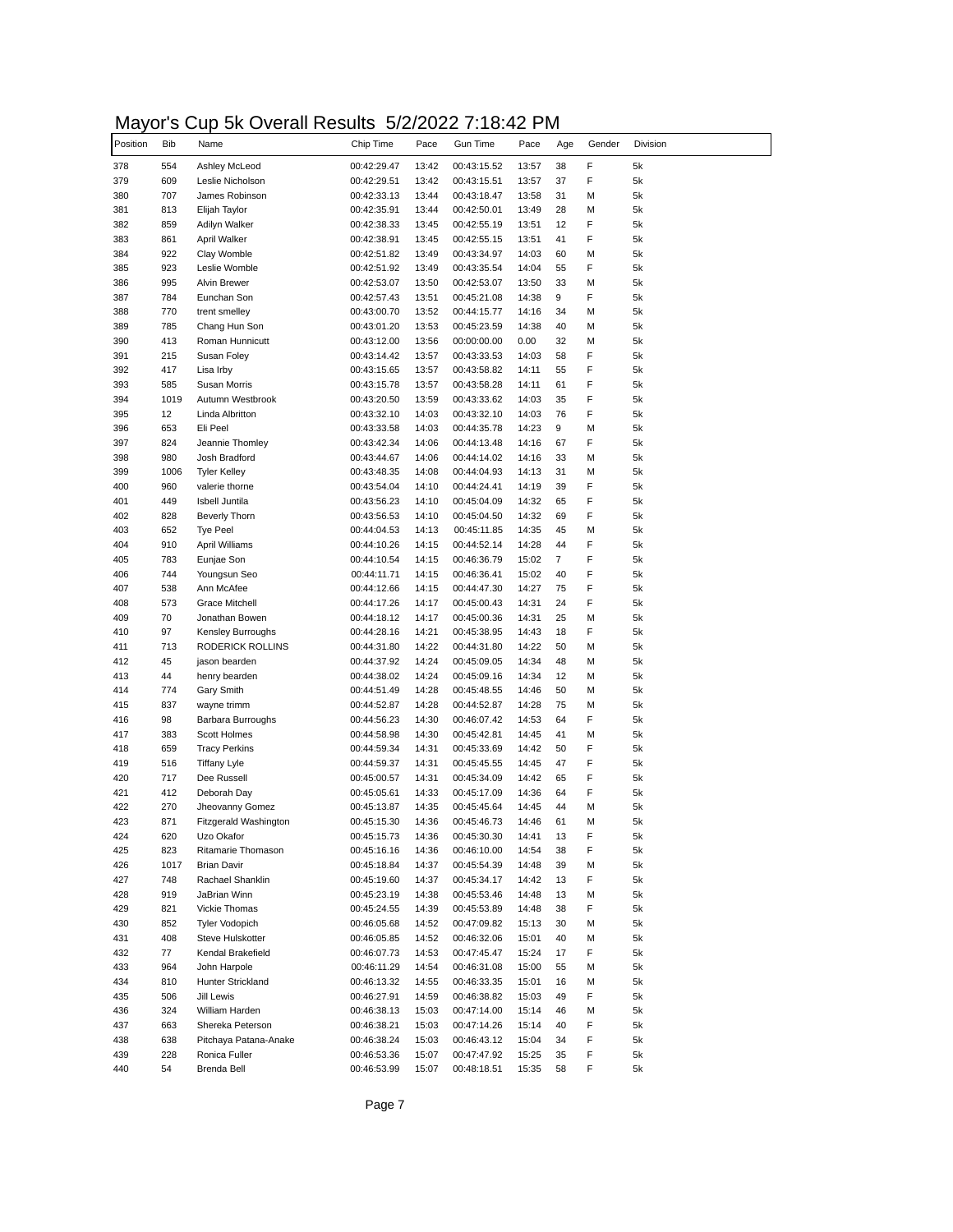# Mayor's Cup 5k Overall Results 5/2/2022 7:18:48 PM

| Position   | <b>Bib</b> | .<br>, , , , , , , , ,<br>Name                 | Chip Time                  | Pace           | Gun Time                   | Pace           | Age      | Gender | Division |
|------------|------------|------------------------------------------------|----------------------------|----------------|----------------------------|----------------|----------|--------|----------|
|            |            |                                                |                            |                |                            |                |          |        |          |
| 441<br>442 | 586<br>319 | Mio Morris<br>Elizabeth Hancock                | 00:46:54.07<br>00:46:57.71 | 15:08<br>15:09 | 00:48:18.51<br>00:47:51.12 | 15:35<br>15:26 | 5<br>52  | F<br>F | 5k<br>5k |
| 443        | 258        | Jackson Givens                                 | 00:47:07.10                | 15:12          | 00:47:42.54                | 15:23          | 11       | M      | 5k       |
| 444        | 502        | Merideth Lett                                  | 00:47:08.87                | 15:12          | 00:47:35.73                | 15:21          | 46       | F      | 5k       |
| 445        | 501        | Ron Lett                                       | 00:47:09.22                | 15:13          | 00:47:35.60                | 15:21          | 53       | М      | 5k       |
| 446        | 30         | <b>Emily Barbee</b>                            | 00:47:09.85                | 15:13          | 00:47:52.03                | 15:26          | 26       | F      | 5k       |
| 447        | 395        | Cynthia Martel                                 | 00:47:13.97                | 15:14          | 00:48:12.20                | 15:33          | 60       | F      | 5k       |
| 448        | 318        | Laren Hammonds                                 | 00:47:17.49                | 15:15          | 00:47:54.54                | 15:27          | 40       | F      | 5k       |
| 449        | 317        | Matt Hammonds                                  | 00:47:17.72                | 15:15          | 00:47:54.35                | 15:27          | 11       | М      | 5k       |
| 450        | 641        | <b>Brian Pate</b>                              | 00:47:27.89                | 15:18          | 00:49:06.90                | 15:50          | 53       | M      | 5k       |
| 451        | 446        | Tomeka Jones                                   | 00:47:28.14                | 15:19          | 00:47:54.35                | 15:27          | 45       | F      | 5k       |
| 452        | 56         | Savannah Bernal                                | 00:47:34.30                | 15:21          | 00:48:16.98                | 15:34          | 22       | F      | 5k       |
| 453        | 362        | Hector Hernandez                               | 00:47:34.76                | 15:21          | 00:48:16.70                | 15:34          | 23       | M      | 5k       |
| 454        | 746        | Courtney Shackleford                           | 00:47:39.78                | 15:22          | 00:49:00.42                | 15:48          | 28       | F      | 5k       |
| 455        | 394        | Lydia Martel                                   | 00:47:45.48                | 15:24          | 00:48:43.97                | 15:43          | 23       | F      | 5k       |
| 456        | 817        | Elsa Tedla                                     | 00:47:45.86                | 15:24          | 00:50:42.18                | 16:21          | 40       | F      | 5k       |
| 457        | 88         | Tamia Bullard                                  | 00:47:47.81                | 15:25          | 00:48:35.95                | 15:40          | 14       | F      | 5k       |
| 458        | 401        | Geana Hudson                                   | 00:47:52.33                | 15:26          | 00:48:04.70                | 15:30          | 50       | F      | 5k       |
| 459        | 337        | Ava Lynne Harrison                             | 00:48:04.18                | 15:30          | 00:48:22.76                | 15:36          | 7        | F      | 5k       |
| 460        | 122<br>295 | Kevin Chance                                   | 00:48:12.24                | 15:33          | 00:48:47.50                | 15:44          | 44<br>24 | М      | 5k       |
| 461<br>462 | 339        | Julius Gross                                   | 00:48:16.14                | 15:34          | 00:51:07.15                | 16:29          | 39       | M<br>F | 5k<br>5k |
| 463        | 721        | Morgan Harrison<br><b>Fatima Saeed</b>         | 00:48:18.25<br>00:48:20.50 | 15:35<br>15:35 | 00:48:36.81<br>00:49:00.35 | 15:41<br>15:48 | 27       | F      | 5k       |
| 464        | 976        | Joseph Johnson                                 | 00:48:32.14                | 15:39          | 00:49:49.02                | 16:04          | 5        | М      | 5k       |
| 465        | 939        | Viridiana Cid Perez                            | 00:48:42.14                | 15:43          | 00:49:37.90                | 16:00          | 36       | F      | 5k       |
| 466        | 1020       | Woodrow Williams                               | 00:48:47.85                | 15:44          | 00:49:11.10                | 15:52          | 66       | M      | 5k       |
| 467        | 1055       | <b>WENDY RICE</b>                              | 00:48:50.25                | 15:45          | 00:49:13.02                | 15:53          | 42       | F      | 5k       |
| 468        | 111        | Daniella Carter                                | 00:48:54.81                | 15:46          | 00:49:38.59                | 16:01          | 37       | F      | 5k       |
| 469        | 974        | Carleen Johnson                                | 00:48:57.45                | 15:47          | 00:50:15.38                | 16:13          | 37       | F      | 5k       |
| 470        | 903        | Roenika Wiggins                                | 00:49:00.38                | 15:48          | 00:49:41.24                | 16:02          | 31       | F      | 5k       |
| 471        | 334        | <b>VERONICA HARRIS</b>                         | 00:49:10.32                | 15:52          | 00:49:55.66                | 16:06          | 46       | F      | 5k       |
| 472        | 274        | <b>Tucker Gosa</b>                             | 00:49:12.74                | 15:52          | 00:49:57.02                | 16:07          | 17       | F      | 5k       |
| 473        | 275        | Memorie Gosa                                   | 00:49:13.55                | 15:53          | 00:49:57.13                | 16:07          | 43       | F      | 5k       |
| 474        | 1060       | Meg Silva                                      | 00:49:15.49                | 15:53          | 00:50:06.74                | 16:10          | 25       | F      | 5k       |
| 475        | 999        | Laurie Kitchens                                | 00:49:17.35                | 15:54          | 00:50:14.98                | 16:12          | 61       | F      | 5k       |
| 476        | 961        | Jason Watson                                   | 00:49:18.69                | 15:54          | 00:49:50.96                | 16:05          | 45       | М      | 5k       |
| 477        | 877        | Sydnee Watson                                  | 00:49:18.91                | 15:54          | 00:49:51.20                | 16:05          | 17       | F      | 5k       |
| 478        | 942        | Marianne Magner                                | 00:49:23.20                | 15:56          | 00:50:18.53                | 16:14          | 58       | F      | 5k       |
| 479        | 915        | <b>Matthew Wilson</b>                          | 00:49:24.44                | 15:56          | 00:49:39.61                | 16:01          | 39       | М      | 5k       |
| 480<br>481 | 521<br>522 | <b>Taylor Maddox</b><br>Stephanie Maddox       | 00:49:30.46<br>00:49:31.07 | 15:58<br>15:58 | 00:50:27.96<br>00:50:28.00 | 16:16<br>16:17 | 19<br>41 | F<br>F | 5k<br>5k |
| 482        | 148        | Jennifer Cox                                   | 00:49:49.30                | 16:04          | 00:50:02.45                | 16:08          | 37       | F      | 5k       |
| 483        | 149        | Rowen Cox                                      | 00:49:49.47                | 16:04          | 00:50:01.83                | 16:08          | 7        | M      | 5k       |
| 484        | 155        | Crystal Cuby Richardson                        | 00:49:53.86                | 16:05          | 00:50:27.96                | 16:16          | 48       | F      | 5k       |
| 485        | 946        | Mo Edwards                                     | 00:49:57.31                | 16:07          | 00:50:35.05                | 16:19          | 18       | F      | 5k       |
| 486        | 947        | Matthew Snyder                                 | 00:49:57.38                | 16:07          | 00:50:35.10                | 16:19          | 18       | М      | 5k       |
| 487        | 987        | <b>Brenna Moore</b>                            | 00:49:59.51                | 16:07          | 00:50:46.61                | 16:23          | 49       | F      | 5k       |
| 488        | 608        | Benjamin Nichols                               | 00:50:18.25                | 16:14          | 00:51:08.34                | 16:30          | 27       | М      | 5k       |
| 489        | 654        | Sandy Peel                                     | 00:50:20.75                | 16:14          | 00:51:27.67                | 16:36          | 44       | F      | 5k       |
| 490        | 207        | Gail Fehrmann                                  | 00:50:24.10                | 16:15          | 00:50:24.10                | 16:15          | 60       | F      | 5k       |
| 491        | 344        | Justin Hayes                                   | 00:50:26.74                | 16:16          | 00:51:27.09                | 16:36          | 40       | M      | 5k       |
| 492        | 670        | <b>Christy Porter</b>                          | 00:50:33.67                | 16:18          | 00:51:38.12                | 16:39          | 43       | F      | 5k       |
| 493        | 953        | Lib Davis                                      | 00:50:33.89                | 16:18          | 00:50:56.46                | 16:26          | 68       | F      | 5k       |
| 494        | 55         | LaKeitha Benson Bryant                         | 00:50:36.24                | 16:19          | 00:51:16.48                | 16:32          | 48       | F      | 5k       |
| 495        | 853        | Ashley Wade                                    | 00:50:38.17                | 16:20          | 00:51:28.95                | 16:36          | 48       | F      | 5k       |
| 496        | 681        | <b>KIM RAY</b>                                 | 00:50:38.35                | 16:20          | 00:51:28.74                | 16:36          | 46       | F      | 5k       |
| 497        | 604        | Brysen Nelson                                  | 00:50:41.48                | 16:21          | 00:51:45.25                | 16:42          | 21       | F      | 5k       |
| 498        | 343        | Elizabeth Hayes                                | 00:50:44.78                | 16:22          | 00:51:44.70                | 16:41          | 46       | F      | 5k       |
| 499        | 89         | Kade Bullard                                   | 00:50:50.05                | 16:24          | 00:51:38.56                | 16:39          | 10       | М      | 5k       |
| 500        | 542        | Angel McCurdy                                  | 00:50:51.91                | 16:24          | 00:51:26.46                | 16:35          | 44       | F      | 5k       |
| 501        | 807        | Deirdre Stokes                                 | 00:51:01.12                | 16:27          | 00:52:05.39                | 16:48          | 34       | F      | 5k       |
| 502<br>503 | 322<br>966 | <b>QUITTA HARDEN</b><br><b>Trinity Hubbard</b> | 00:51:01.70<br>00:51:08.25 | 16:27<br>16:30 | 00:51:24.12<br>00:51:49.41 | 16:35<br>16:43 | 42<br>18 | F<br>F | 5k<br>5k |
|            |            |                                                |                            |                |                            |                |          |        |          |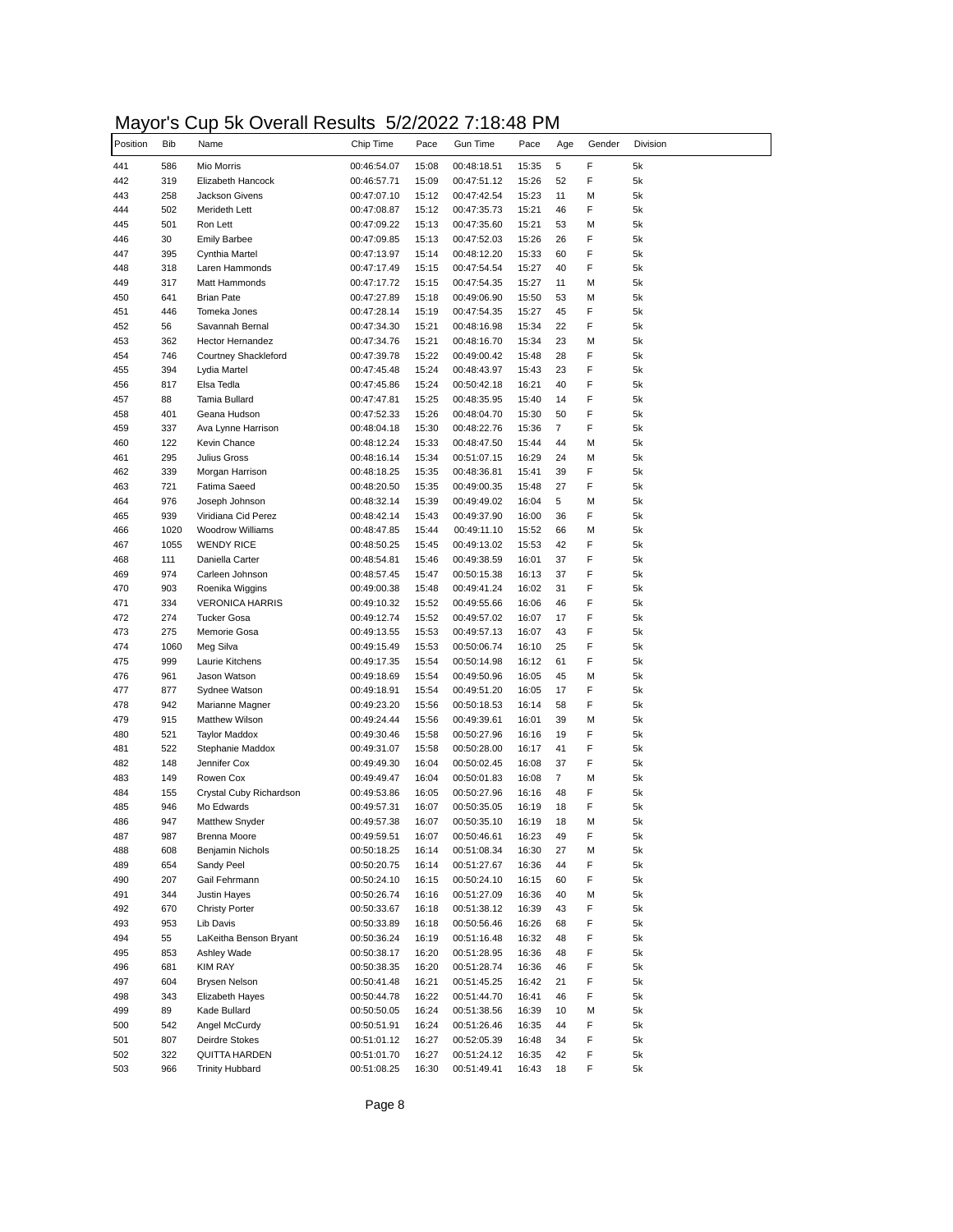# Mayor's Cup 5k Overall Results 5/2/2022 7:18:55 PM

| Position   | <b>Bib</b> | Name                      | Chip Time                  | Pace           | <b>Gun Time</b>            | Pace           | Age      | Gender | Division |
|------------|------------|---------------------------|----------------------------|----------------|----------------------------|----------------|----------|--------|----------|
| 504        | 967        | Marty Hubbard             | 00:51:08.93                | 16:30          | 00:51:49.42                | 16:43          | 42       | М      | 5k       |
| 505        | 280        | Dani Jo Gray              | 00:51:12.11                | 16:31          | 00:51:33.53                | 16:38          | 13       | F      | 5k       |
| 506        | 281        | Joey Gray                 | 00:51:12.24                | 16:31          | 00:51:33.79                | 16:38          | 42       | М      | 5k       |
| 507        | 892        | Justin Whigham            | 00:51:13.07                | 16:31          | 00:52:13.24                | 16:51          | 40       | М      | 5k       |
| 508        | 480        | Caitlin LaGrone           | 00:51:14.74                | 16:32          | 00:51:18.73                | 16:33          | 22       | F      | 5k       |
| 509        | 420        | Barbara Jackson           | 00:51:15.31                | 16:32          | 00:51:23.03                | 16:35          | 36       | F      | 5k       |
| 510        | 365        | Hope Highfield            | 00:51:15.80                | 16:32          | 00:51:19.78                | 16:33          | 22       | F      | 5k       |
| 511        | 14         | Benjamin Alexander        | 00:51:18.79                | 16:33          | 00:51:31.52                | 16:37          | 27       | М      | 5k       |
| 512        | 555        | Aaron McMahan             | 00:51:19.26                | 16:33          | 00:51:31.53                | 16:37          | 25       | м      | 5k       |
| 513        | 924        | Noah Wood                 | 00:51:19.48                | 16:33          | 00:51:31.78                | 16:37          | 23       | М      | 5k       |
| 514        | 913        | Justin Williams           | 00:51:21.75                | 16:34          | 00:52:11.80                | 16:50          | 41       | М      | 5k       |
| 515        | 138        | REMECHIA CLEARK           | 00:51:27.23                | 16:36          | 00:52:27.70                | 16:55          | 47       | F<br>F | 5k       |
| 516        | 492        | <b>Brittney Lawson</b>    | 00:51:35.53                | 16:38          | 00:52:32.52                | 16:57          | 35       |        | 5k       |
| 517        | 761        | Amanda Skelton            | 00:51:54.58                | 16:45          | 00:52:27.20                | 16:55          | 44       | F      | 5k       |
| 518<br>519 | 140        | Danita Coger              | 00:52:02.67                | 16:47          | 00:52:35.31                | 16:58          | 43       | F<br>F | 5k       |
|            | 726        | Mia Sanford               | 00:52:04.59                | 16:48          | 00:52:04.59                | 16:48          | 10       |        | 5k       |
| 520<br>521 | 105        | Jasmine Cameron           | 00:52:07.68                | 16:49          | 00:52:35.32                | 16:58          | 26       | F      | 5k       |
|            | 167        | Amy Dayton                | 00:52:13.68                | 16:51          | 00:53:11.55                | 17:09          | 47       | F      | 5k       |
| 522<br>523 | 436        | Jada Jones                | 00:52:15.68                | 16:51          | 00:55:10.59                | 17:48          | 22       | F<br>F | 5k       |
|            | 851        | Cate Vines                | 00:52:20.82                | 16:53          | 00:53:01.01                | 17:06          | 26       |        | 5k       |
| 524        | 749        | <b>Wendy Shelby</b>       | 00:52:22.59                | 16:54          | 00:53:39.17                | 17:18          | 48       | F      | 5k       |
| 525        | 393        | Nathan Franks             | 00:52:29.33                | 16:56          | 00:53:02.47                | 17:06          | 15       | М      | 5k       |
| 526        | 223        | Mary Beth Franks          | 00:52:29.86                | 16:56          | 00:53:02.97                | 17:06          | 35       | F<br>F | 5k       |
| 527        | 514<br>667 | April Luna<br>Pam Pierson | 00:52:37.07<br>00:52:40.97 | 16:58<br>16:59 | 00:55:46.22<br>00:53:52.47 | 17:59<br>17:23 | 39<br>68 | F      | 5k<br>5k |
| 528<br>529 | 284        | Rebecca Greenberg         |                            |                |                            |                |          | F      | 5k       |
| 530        | 283        | Alexandra Greenberg       | 00:52:43.72<br>00:52:44.65 | 17:00<br>17:01 | 00:53:46.36                | 17:21<br>17:21 | 29<br>27 | F      | 5k       |
| 531        | 1063       | F Desch                   |                            | 17:01          | 00:53:46.71<br>00:53:52.09 | 17:23          | 62       | М      | 5k       |
|            | 752        | Elizabeth Sherman         | 00:52:45.66<br>00:52:51.88 | 17:03          | 00:54:18.55                | 17:31          | 6        | F      | 5k       |
| 532<br>533 | 753        | Meghan Sherman            | 00:52:52.12                | 17:03          | 00:54:18.42                | 17:31          | 32       | F      | 5k       |
| 534        | 804        | Carolyn Steverson         | 00:52:55.81                | 17:04          | 00:54:04.29                | 17:26          | 63       | F      | 5k       |
| 535        | 355        | Ava Henderson             | 00:53:08.33                | 17:08          | 00:54:25.70                | 17:33          | 9        | F      | 5k       |
| 536        | 354        | Aimee Henderson           | 00:53:09.34                | 17:09          | 00:54:26.37                | 17:34          | 45       | F      | 5k       |
| 537        | 181        | <b>Michael Drewry</b>     | 00:53:10.18                | 17:09          | 00:54:16.44                | 17:30          | 43       | М      | 5k       |
| 538        | 61         | <b>Tiffanie Bittle</b>    | 00:53:18.09                | 17:12          | 00:53:59.41                | 17:25          | 36       | F      | 5k       |
| 539        | 581        | Liz Moore                 | 00:53:18.33                | 17:12          | 00:53:59.26                | 17:25          | 35       | F      | 5k       |
| 540        | 93         | Jamie Burke               | 00:53:19.15                | 17:12          | 00:53:59.57                | 17:25          | 33       | F      | 5k       |
| 541        | 43         | Brandy Beans-Woodard      | 00:53:25.29                | 17:14          | 00:54:10.31                | 17:28          | 26       | F      | 5k       |
| 542        | 429        | Jacob Jemison             | 00:53:29.69                | 17:15          | 00:53:29.69                | 17:15          | 8        | М      | 5k       |
| 543        | 34         | Katie Barnett             | 00:53:33.07                | 17:16          | 00:54:19.13                | 17:31          | 49       | F      | 5k       |
| 544        | 208        | <b>Rick Feller</b>        | 00:53:33.61                | 17:16          | 00:54:10.90                | 17:28          | 73       | М      | 5k       |
| 545        | 957        | Matt Feller               | 00:53:34.01                | 17:17          | 00:54:10.82                | 17:28          | 46       | М      | 5k       |
| 546        | 118        | Carlye Chalmers           | 00:53:34.20                | 17:17          | 00:54:03.37                | 17:26          | 34       | F      | 5k       |
| 547        | 209        | <b>Theresa Feller</b>     | 00:53:34.25                | 17:17          | 00:54:10.43                | 17:28          | 71       | F      | 5k       |
| 548        | 602        | Kimber Nelson             | 00:53:42.54                | 17:19          | 00:54:48.88                | 17:41          | 49       | F      | 5k       |
| 549        | 835        | Nhu Tran                  | 00:53:49.37                | 17:22          | 00:54:58.06                | 17:44          | 49       | м      | 5k       |
| 550        | 834        | Pamela Tran               | 00:53:49.87                | 17:22          | 00:54:57.94                | 17:44          | 64       | F      | 5k       |
| 551        | 253        | <b>Tracy Giles</b>        | 00:53:50.97                | 17:22          | 00:54:16.44                | 17:30          | 33       | М      | 5k       |
| 552        | 619        | Lee Ella Oglesbee         | 00:53:55.74                | 17:24          | 00:54:45.77                | 17:40          | 40       | F      | 5k       |
| 553        | 188        | Evelyn Dytrt Love         | 00:53:56.30                | 17:24          | 00:54:29.96                | 17:35          | 44       | F      | 5k       |
| 554        | 665        | Jenifer Phung             | 00:54:11.67                | 17:29          | 00:54:50.86                | 17:41          | 25       | F      | 5k       |
| 555        | 373        | Jesse Hogue               | 00:54:13.23                | 17:29          | 00:54:50.08                | 17:41          | 25       | М      | 5k       |
| 556        | 312        | Grayson Hallman           | 00:54:15.10                | 17:30          | 00:55:47.27                | 18:00          | 7        | М      | 5k       |
| 557        | 649        | Josh Pederson             | 00:54:16.72                | 17:30          | 00:56:17.31                | 18:09          | 37       | М      | 5k       |
| 558        | 224        | Markus Frey               | 00:54:20.64                | 17:32          | 00:54:54.45                | 17:43          | 29       | М      | 5k       |
| 559        | 889        | Kaleb Whatley             | 00:54:23.31                | 17:33          | 00:54:51.68                | 17:42          | 21       | М      | 5k       |
| 560        | 679        | Daniel Rainey             | 00:54:23.67                | 17:33          | 00:56:26.62                | 18:12          | 47       | М      | 5k       |
| 561        | 876        | <b>Taylor Watkins</b>     | 00:54:23.77                | 17:33          | 00:54:51.85                | 17:42          | 23       | F      | 5k       |
| 562        | 459        | MIRANDA KILLGORE          | 00:54:29.75                | 17:35          | 00:56:02.43                | 18:05          | 29       | F      | 5k       |
| 563        | 6          | Stephanie Adams           | 00:54:30.17                | 17:35          | 00:55:20.25                | 17:51          | 43       | F      | 5k       |
| 564        | 311        | Sydera Hallman            | 00:54:30.35                | 17:35          | 00:56:02.37                | 18:05          | 5        | F      | 5k       |
| 565        | 781        | Porfirio Solorzano        | 00:54:31.88                | 17:35          | 00:55:18.95                | 17:50          | 63       | М      | 5k       |
| 566        | 768        | Kaitlyn Smelley           | 00:54:31.97                | 17:35          | 00:55:59.62                | 18:04          | 33       | F      | 5k       |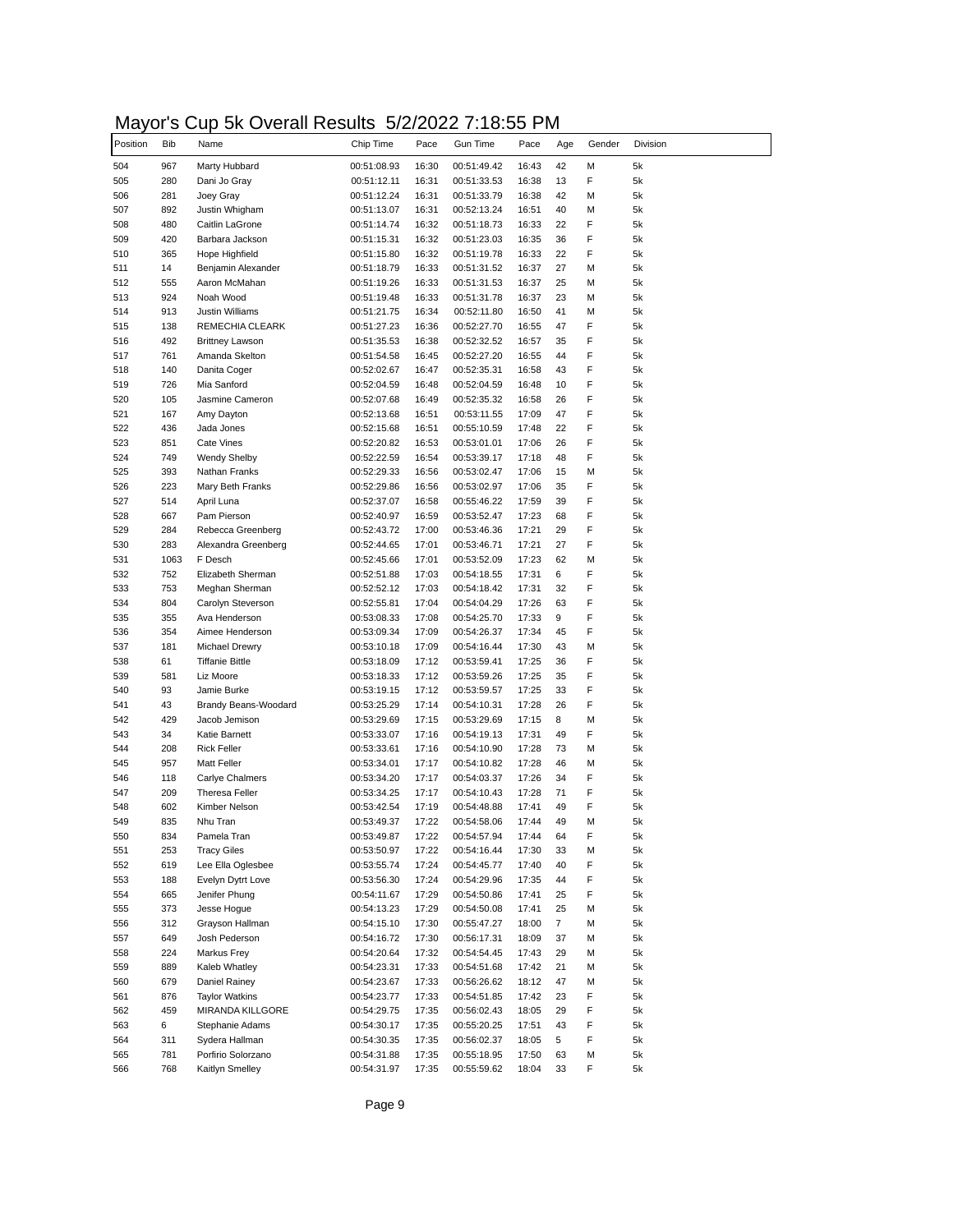# Mayor's Cup 5k Overall Results 5/2/2022 7:19:02 PM

| Position | <b>Bib</b> | Name                     | Chip Time   | Pace  | Gun Time    | Pace  | Age | Gender | Division |
|----------|------------|--------------------------|-------------|-------|-------------|-------|-----|--------|----------|
| 567      | 647        | <b>Esther Pederson</b>   | 00:54:34.64 | 17:36 | 00:56:12.41 | 18:08 | 7   | F      | 5k       |
| 568      | 648        | Sarah Pederson           | 00:54:45.33 | 17:40 | 00:56:22.24 | 18:11 | 38  | F      | 5k       |
| 569      | 888        | Daniel Whatley           | 00:54:50.01 | 17:41 | 00:55:17.51 | 17:50 | 38  | М      | 5k       |
| 570      | 454        | <b>Mallory Keasler</b>   | 00:54:50.78 | 17:41 | 00:56:19.70 | 18:10 | 35  | F      | 5k       |
| 571      | 750        | Alex Shealy              | 00:54:50.92 | 17:41 | 00:56:19.97 | 18:10 | 28  | М      | 5k       |
| 572      | 40         | Dave Bauer               | 00:54:56.30 | 17:43 | 00:55:34.99 | 17:55 | 63  | М      | 5k       |
| 573      | 481        | Gloria Lamon             | 00:55:01.98 | 17:45 | 00:55:52.33 | 18:01 | 59  | F      | 5k       |
| 574      | 482        | Steve Lamon              | 00:55:02.44 | 17:45 | 00:55:51.30 | 18:01 | 70  | М      | 5k       |
| 575      | 197        | <b>DANIELLE EPPES</b>    | 00:55:05.93 | 17:46 | 00:55:50.85 | 18:01 | 47  | F      | 5k       |
| 576      | 543        | Patsy McGahey            | 00:55:06.70 | 17:46 | 00:55:50.38 | 18:01 | 36  | F      | 5k       |
| 577      | 727        | <b>Carson Sauls</b>      | 00:55:10.29 | 17:48 | 00:55:47.14 | 18:00 | 9   | М      | 5k       |
| 578      | 298        | <b>Allison Gunter</b>    | 00:55:20.17 | 17:51 | 00:55:44.19 | 17:59 | 46  | F      | 5k       |
| 579      | 300        | <b>Chris Gunter</b>      | 00:55:21.04 | 17:51 | 00:55:44.05 | 17:59 | 46  | М      | 5k       |
| 580      | 299        | Jackson Gunter           | 00:55:27.08 | 17:53 | 00:55:49.83 | 18:00 | 13  | М      | 5k       |
| 581      | 985        | Stacey Hudnall           | 00:55:28.18 | 17:54 | 00:55:38.80 | 17:57 | 37  | F      | 5k       |
| 582      | 102        | Shae Byrd                | 00:55:35.34 | 17:56 | 00:57:23.61 | 18:31 | 44  | F      | 5k       |
| 583      | 517        | Stephanie Lynn           | 00:55:41.40 | 17:58 | 00:57:29.97 | 18:33 | 44  | F      | 5k       |
| 584      | 618        | Debra Oehler             | 00:55:47.32 | 18:00 | 00:56:38.61 | 18:16 | 62  | F      | 5k       |
| 585      | 693        | Daniel Rice              | 00:55:53.67 | 18:02 | 00:56:47.20 | 18:19 | 43  | м      | 5k       |
| 586      | 896        | Gregory White            | 00:55:54.16 | 18:02 | 00:56:46.31 | 18:19 | 51  | М      | 5k       |
| 587      | 716        | <b>Greta Rundles</b>     | 00:55:55.63 | 18:02 | 00:56:38.42 | 18:16 | 54  | F      | 5k       |
| 588      | 694        | Casey Rice               | 00:55:56.10 | 18:03 | 00:56:47.06 | 18:19 | 41  | F      | 5k       |
| 589      | 692        | <b>Addison Rice</b>      | 00:55:56.29 | 18:03 | 00:56:47.25 | 18:19 | 10  | F      | 5k       |
| 590      | 959        | <b>Haley Schryer</b>     | 00:56:00.49 | 18:04 | 01:00:01.63 | 19:22 | 24  | F      | 5k       |
| 591      | 736        | Austin Schryer           | 00:56:00.93 | 18:04 | 01:00:02.04 | 19:22 | 24  | М      | 5k       |
| 592      | 576        | Kathleen Mitchell        | 00:56:01.94 | 18:04 | 00:56:43.62 | 18:18 | 66  | F      | 5k       |
| 593      | 865        | Frank Walls Jr           | 00:56:02.75 | 18:05 | 00:56:35.23 | 18:15 | 54  | М      | 5k       |
| 594      | 864        | Paulette Walls           | 00:56:04.33 | 18:05 | 00:56:35.75 | 18:15 | 45  | F      | 5k       |
| 595      | 630        | Savannah Parish          | 00:56:15.94 | 18:09 | 00:57:35.72 | 18:35 | 35  | F      | 5k       |
| 596      | 730        | katya sazanova           | 00:56:16.58 | 18:09 | 00:56:46.51 | 18:19 | 14  | F      | 5k       |
| 597      | 631        | Benjamin Parish          | 00:56:17.18 | 18:09 | 00:57:35.59 | 18:35 | 35  | М      | 5k       |
| 598      | 829        | Ferrin Thorne            | 00:56:18.33 | 18:10 | 00:56:46.83 | 18:19 | 14  | F      | 5k       |
| 599      | 561        | Michael Mello            | 00:56:20.92 | 18:10 | 00:56:58.67 | 18:23 | 55  | М      | 5k       |
| 600      | 218        | Latonya Fornis           | 00:56:20.96 | 18:10 | 00:56:58.33 | 18:23 | 47  | F      | 5k       |
| 601      | 874        | Pamela Washington        | 00:56:21.00 | 18:11 | 00:57:11.79 | 18:27 | 52  | F      | 5k       |
| 602      | 769        | Sophia Smelley           | 00:56:21.51 | 18:11 | 00:57:36.92 | 18:35 | 7   | F      | 5k       |
| 603      | 1029       | Derek Dunn               | 00:56:26.44 | 18:12 | 00:58:10.26 | 18:46 | 4   | М      | 5k       |
| 604      | 163        | <b>Whitney Dunn</b>      | 00:56:28.76 | 18:13 | 00:58:10.29 | 18:46 | 31  | F      | 5k       |
| 605      | 846        | Abby Vandeventer         | 00:56:29.94 | 18:13 | 00:56:32.14 | 18:14 | 9   | F      | 5k       |
| 606      | 18         | <b>Cliff Anderson</b>    | 00:56:31.13 | 18:14 | 00:57:23.96 | 18:31 | 60  | М      | 5k       |
| 607      | 848        | Clark Vandeventer        | 00:56:31.88 | 18:14 | 00:56:34.57 | 18:15 | 42  | М      | 5k       |
| 608      | 633        | Mark Parish              | 00:56:33.50 | 18:15 | 00:57:56.59 | 18:41 | 37  | М      | 5k       |
| 609      | 632        | Jennifer Parish          | 00:56:33.94 | 18:15 | 00:57:56.58 | 18:41 | 31  | F      | 5k       |
| 610      | 629        | Lauren Parish            | 00:56:34.97 | 18:15 | 00:57:55.86 | 18:41 | 32  | F      | 5k       |
| 611      | 945        | <b>Emery Vandeventer</b> | 00:56:37.04 | 18:16 | 00:56:38.97 | 18:16 | 12  | F      | 5k       |
| 612      | 199        | <b>HOLLY ESLER</b>       | 00:56:38.75 | 18:16 | 00:57:48.15 | 18:39 | 46  | F      | 5k       |
| 613      | 375        | Rayanna Holcomb          | 00:56:41.87 | 18:17 | 00:57:52.44 | 18:40 | 26  | F      | 5k       |
| 614      | 198        | <b>DUANE ESLER</b>       | 00:56:42.79 | 18:17 | 00:57:52.16 | 18:40 | 49  | м      | 5k       |
| 615      | 261        | <b>Patrick Givens</b>    | 00:56:43.19 | 18:18 | 00:57:21.26 | 18:30 | 42  | М      | 5k       |
| 616      | 259        | Christina Givens         | 00:56:44.24 | 18:18 | 00:57:21.91 | 18:30 | 40  | F      | 5k       |
| 617      |            | Cami Brakefield          |             |       |             |       | 17  | F      | 5k       |
| 618      | 76<br>74   |                          | 00:56:49.57 | 18:20 | 00:58:34.51 | 18:54 |     | F      |          |
|          |            | Lori Brakefield          | 00:56:50.60 | 18:20 | 00:58:34.96 | 18:54 | 43  |        | 5k       |
| 619      | 756        | <b>Brian Short</b>       | 00:57:03.68 | 18:24 | 00:57:27.50 | 18:32 | 60  | М      | 5k       |
| 620      | 252        | <b>Asberry Giles</b>     | 00:57:03.89 | 18:24 | 00:57:27.40 | 18:32 | 63  | М      | 5k       |
| 621      | 553        | Paula McLendon           | 00:57:07.46 | 18:25 | 00:58:13.11 | 18:47 | 70  | F      | 5k       |
| 622      | 333        | George Harris            | 00:57:11.20 | 18:27 | 00:58:13.05 | 18:47 | 74  | М      | 5k       |
| 623      | 710        | Paola Rojas              | 00:57:16.69 | 18:28 | 00:58:15.69 | 18:47 | 33  | F      | 5k       |
| 624      | 108        | Diane Cannon             | 00:57:24.41 | 18:31 | 00:58:05.71 | 18:44 | 63  | F      | 5k       |
| 625      | 474        | Kaitlyn Kreider          | 00:57:26.49 | 18:32 | 00:58:30.63 | 18:52 | 20  | F      | 5k       |
| 626      | 698        | Lana Riter               | 00:57:26.83 | 18:32 | 00:58:33.27 | 18:53 | 13  | F      | 5k       |
| 627      | 940        | <b>Bridgette Riter</b>   | 00:57:27.88 | 18:32 | 00:58:33.05 | 18:53 | 37  | F      | 5k       |
| 628      | 513        | Joel Loudon              | 00:57:30.54 | 18:33 | 00:58:52.20 | 18:59 | 49  | М      | 5k       |
| 629      | 460        | Kimberly King            | 00:57:32.65 | 18:34 | 00:58:52.10 | 18:59 | 38  | F      | 5k       |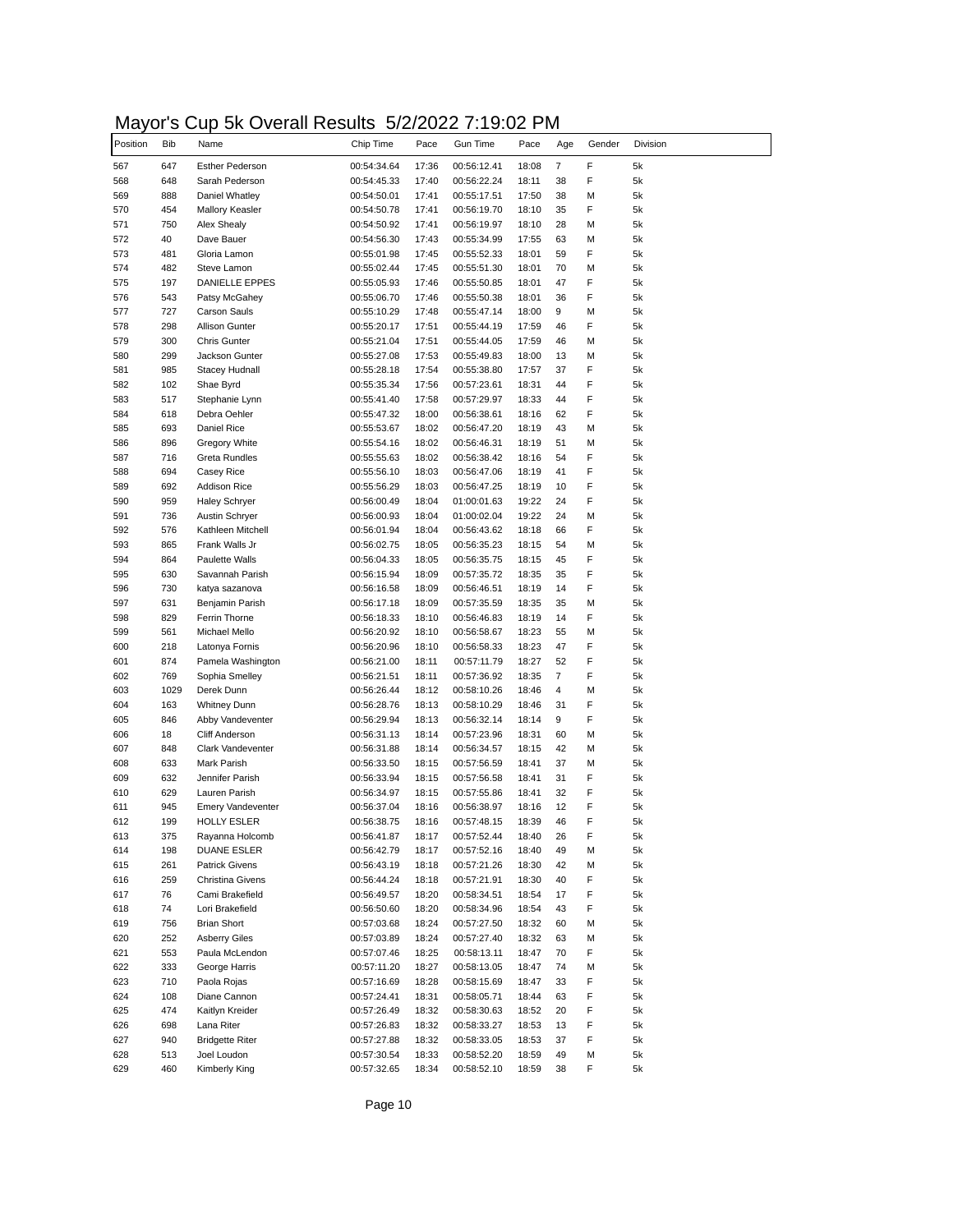# Mayor's Cup 5k Overall Results 5/2/2022 7:19:08 PM

| Position   | <b>Bib</b> | Name                                     | Chip Time                  | Pace           | Gun Time                   | Pace           | Age      | Gender | Division |
|------------|------------|------------------------------------------|----------------------------|----------------|----------------------------|----------------|----------|--------|----------|
| 630        | 461        | Jedediah King                            | 00:57:33.04                | 18:34          | 00:58:52.18                | 18:59          | 41       | М      | 5k       |
| 631        | 363        | Tonya Hester                             | 00:57:45.46                | 18:38          | 00:59:03.82                | 19:03          | 48       | F      | 5k       |
| 632        | 100        | <b>Tracey Bush</b>                       | 00:57:47.11                | 18:38          | 00:59:30.90                | 19:12          | 33       | F      | 5k       |
| 633        | 99         | Robert Bush                              | 00:57:47.29                | 18:38          | 00:59:31.61                | 19:12          | 33       | М      | 5k       |
| 634        | 786        | Derek Spencer                            | 00:57:59.43                | 18:42          | 00:59:38.42                | 19:14          | 43       | М      | 5k       |
| 635        | 431        | Kelly Johns                              | 00:58:03.73                | 18:44          | 00:59:05.74                | 19:04          | 39       | F      | 5k       |
| 636        | 626        | Susan Page                               | 00:58:05.16                | 18:44          | 00:59:06.57                | 19:04          | 41       | F      | 5k       |
| 637        | 708        | <b>Thomas Robertson</b>                  | 00:58:21.08                | 18:49          | 00:59:09.93                | 19:05          | 28       | М      | 5k       |
| 638        | 1028       | <b>Ashley Hall</b>                       | 00:58:25.88                | 18:51          | 00:59:40.41                | 19:15          | 34       | F      | 5k       |
| 639        | 366        | Heather Hill                             | 00:58:54.07                | 19:00          | 00:59:56.97                | 19:20          | 40       | F      | 5k       |
| 640        | 171        | Margaret Desjarlais                      | 00:58:54.84                | 19:00          | 00:59:56.86                | 19:20          | 38       | F      | 5k       |
| 641<br>642 | 238<br>239 | <b>Trenton Gardner</b><br>Hannah Gardner | 00:58:59.19<br>00:58:59.25 | 19:02<br>19:02 | 01:00:00.93<br>01:00:00.86 | 19:21<br>19:21 | 36<br>28 | М<br>F | 5k<br>5k |
|            | 569        |                                          | 00:59:00.60                | 19:02          | 01:00:35.98                | 19:33          | 58       | F      | 5k       |
| 643<br>644 | 568        | Robin Milligan<br>Randy Milligan         | 00:59:01.90                | 19:02          | 01:00:35.73                | 19:33          | 62       | М      | 5k       |
| 645        | 78         | <b>Chris Brakefield</b>                  |                            | 19:04          |                            | 19:38          | 47       | М      | 5k       |
| 646        | 75         | Kelsey Brakefield                        | 00:59:05.26<br>00:59:13.08 | 19:06          | 01:00:51.18<br>01:00:50.42 | 19:37          | 15       | F      | 5k       |
|            | 901        | Violet Whitfield                         | 00:59:19.32                | 19:08          | 01:00:24.26                | 19:29          | 50       | F      | 5k       |
| 648        | 575        | Malorie Mixon                            | 00:59:28.19                | 19:11          | 01:00:51.77                | 19:38          | 35       | F      | 5k       |
|            | 975        | Crystiana Williams                       | 00:59:33.27                | 19:13          | 01:01:03.16                | 19:42          | 14       | F      | 5k       |
|            | 676        | Andrea Pritchett                         | 00:59:38.24                | 19:14          | 01:01:18.41                | 19:46          | 40       | F      | 5k       |
| 650        | 812        | Lynn Surles                              | 00:59:39.12                | 19:15          | 01:01:18.67                | 19:46          | 41       | F      | 5k       |
|            | 690        | Nkenge Reynolds                          | 00:59:39.38                | 19:15          | 01:01:17.96                | 19:46          | 44       | F      | 5k       |
|            | 951        | Amber Azwell                             | 00:59:44.20                | 19:16          | 01:00:56.30                | 19:39          | 42       | F      | 5k       |
|            | 944        | Camron Morris                            | 00:59:46.69                | 19:17          | 01:01:12.86                | 19:45          | 6        | М      | 5k       |
|            | 943        | <b>Briana Morris</b>                     | 00:59:46.73                | 19:17          | 01:01:12.70                | 19:45          | 31       | F      | 5k       |
|            | 704        | <b>Matthew Roberts</b>                   | 00:59:47.79                | 19:17          | 01:00:54.97                | 19:39          | 38       | Μ      | 5k       |
|            | 615        | Cheryl Noland                            | 00:59:53.98                | 19:19          | 01:00:49.22                | 19:37          | 42       | F      | 5k       |
|            | 193        | Dylan Elmore                             | 00:59:54.04                | 19:19          | 01:00:49.24                | 19:37          | 41       | М      | 5k       |
|            | 194        | Candace Elmore                           | 00:59:54.74                | 19:19          | 01:00:49.23                | 19:37          | 39       | F      | 5k       |
|            | 800        | Glendora Stephens                        | 00:59:55.68                | 19:20          | 01:00:43.25                | 19:35          | 57       | F      | 5k       |
|            | 701        | Evelyn ROBERTS                           | 00:59:57.11                | 19:20          | 01:00:43.81                | 19:35          | 57       | F      | 5k       |
|            | 545        | Anna McJenkin                            | 01:00:01.47                | 19:22          | 01:00:53.51                | 19:38          | 29       | F      | 5k       |
|            | 546        | Hunter McJenkin                          | 01:00:02.48                | 19:22          | 01:00:53.21                | 19:38          | 34       | М      | 5k       |
|            | 935        | Teresa Yeatman                           | 01:00:24.88                | 19:29          | 01:01:19.01                | 19:47          | 52       | F      | 5k       |
|            | 136        | Jennifer Clark                           | 01:00:25.72                | 19:29          | 00:00:00.00                | 0.00           | 43       | F      | 5k       |
|            | 23         | James Ashcraft                           | 01:00:28.61                | 19:30          | 01:01:16.23                | 19:46          | 40       | М      | 5k       |
|            | 490        | Kinlee Lawson                            | 01:00:34.07                | 19:32          | 01:01:30.91                | 19:50          | 14       | F      | 5k       |
|            | 21         | LaShonda Archibald                       | 01:00:41.64                | 19:35          | 01:02:19.71                | 20:06          | 45       | F      | 5k       |
|            | 757        | Meg Sigmon                               | 01:01:32.07                | 19:51          | 01:02:21.72                | 20:07          | 34       | F      | 5k       |
|            | 758        | Ben Sigmon                               | 01:01:32.95                | 19:51          | 01:02:21.72                | 20:07          | 30       | М      | 5k       |
|            | 971        | Samantha Rivas                           | 01:02:20.47                | 20:06          | 01:03:37.94                | 20:31          | 30       | F      | 5k       |
| 672        | 972        | Tiana Rivas                              | 01:02:22.96                | 20:07          | 01:03:40.66                | 20:32          | 29       | F      | 5k       |
|            | 611        | Mark Nix                                 | 01:02:42.87                | 20:14          | 01:03:38.65                | 20:32          | 37       | М      | 5k       |
|            | 306        | Krista Halbrook                          | 01:02:43.84                | 20:14          | 01:03:39.22                | 20:32          | 38       | F      | 5k       |
|            | 658        | <b>Flozell Peoples</b>                   | 01:02:49.69                | 20:16          | 01:03:30.82                | 20:29          | 63       | F      | 5k       |
| 676        | 183        | Tracee Duncan                            | 01:02:51.05                | 20:16          | 01:03:30.17                | 20:29          | 44       | F      | 5k       |
| 677        | 336        | <b>Haley Harris</b>                      | 01:02:51.14                | 20:16          | 01:03:31.18                | 20:29          | 24       | F      | 5k       |
| 678<br>679 | 347        | <b>Emily Hayes</b>                       | 01:02:52.03                | 20:17          | 01:03:31.50                | 20:29          | 22       | F      | 5k       |
|            | 87         | <b>VINCENT BROWN</b>                     | 01:02:53.62                | 20:17          | 01:04:06.56                | 20:41          | 59       | М      | 5k       |
|            | 86         | Darlene Brown                            | 01:02:54.67                | 20:17          | 01:04:06.67                | 20:41          | 55       | F      | 5k       |
|            | 423        | Amanda Jackson                           | 01:02:55.62                | 20:18          | 01:03:35.42                | 20:31          | 54       | F      | 5k       |
|            | 266        | Nicole Glover                            | 01:03:17.07                | 20:25          | 01:03:37.75                | 20:31          | 34       | F      | 5k       |
|            | 684        | <b>Courtney Reese</b>                    | 01:03:17.28                | 20:25          | 01:03:37.93                | 20:31          | 35       | F      | 5k       |
|            | 1027       | Caleb Tucker                             | 01:03:48.40                | 20:35          | 01:04:58.05                | 20:57          | 28       | М      | 5k       |
| 685        | 134        | Anne Clark                               | 01:03:49.15                | 20:35          | 01:04:59.03                | 20:58          | 54       | F      | 5k       |
| 686        | 157        | Tameka Custard                           | 01:03:54.34                | 20:37          | 01:04:53.56                | 20:56          | 41       | F      | 5k       |
| 687        | 175        | Laporcha Diggs                           | 01:03:56.70                | 20:37          | 01:04:53.30                | 20:56          | 37       | F      | 5k       |
| 688        | 133        | Morgan Clark                             | 01:04:02.55                | 20:39          | 01:05:12.92                | 21:02          | 28       | F      | 5k       |
| 689<br>690 | 714        | Huey Rudder                              | 01:04:04.34                | 20:40          | 01:05:12.68                | 21:02          | 31       | М      | 5k       |
| 691        | 246        | Greg Gatti                               | 01:04:24.53                | 20:46          | 01:05:19.82                | 21:04          | 56       | М      | 5k       |
|            | 292        | Ben Griffith                             | 01:04:24.83                | 20:46          | 01:05:24.48                | 21:06          | 39       | М      | 5k       |
|            | 231        | Dawn Galloway                            | 01:04:25.44                | 20:47          | 01:05:20.75                | 21:05          | 47       | F      | 5k       |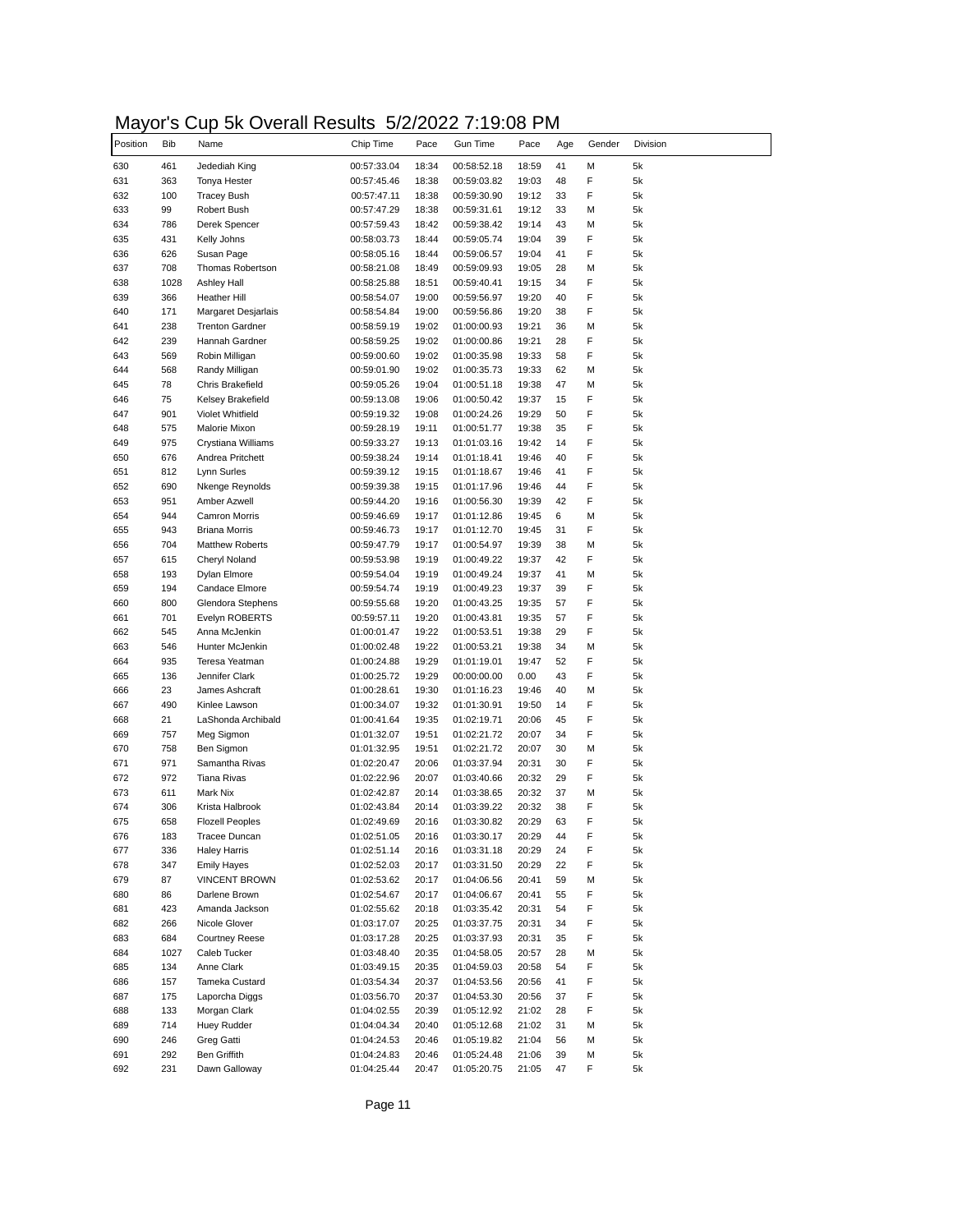# Mayor's Cup 5k Overall Results 5/2/2022 7:19:15 PM

| Position | Bib  | Name                   | Chip Time   | Pace  | Gun Time    | Pace  | Age | Gender | Division |
|----------|------|------------------------|-------------|-------|-------------|-------|-----|--------|----------|
| 693      | 390  | Noah Howard            | 01:04:27.16 | 20:47 | 01:05:20.27 | 21:05 | 27  | M      | 5k       |
| 694      | 27   | <b>WANDA BALL</b>      | 01:04:32.25 | 20:49 | 01:05:35.60 | 21:09 | 59  | F      | 5k       |
| 695      | 912  | Jennifer Williams      | 01:04:37.26 | 20:51 | 01:05:43.14 | 21:12 | 34  | F      | 5k       |
| 696      | 180  | Steve Dorrough         | 01:04:37.60 | 20:51 | 01:05:43.11 | 21:12 | 64  | M      | 5k       |
| 697      | 991  | Ronald Amerson         | 01:04:45.49 | 20:53 | 01:05:49.03 | 21:14 | 61  | F      | 5k       |
| 698      | 1064 | Marcie Hinton          | 01:04:51.88 | 20:55 | 01:05:52.22 | 21:15 | 49  | F      | 5k       |
| 699      | 931  | Tammy Wyatt            | 01:05:18.64 | 21:04 | 01:07:37.65 | 21:49 | 59  | F      | 5k       |
| 700      | 71   | Jeri Bowers            | 01:05:28.03 | 21:07 | 01:07:18.84 | 21:43 | 45  | F      | 5k       |
| 701      | 1062 | Maxim Hargett          | 01:06:42.88 | 21:31 | 01:08:22.48 | 22:03 | 8   | M      | 5k       |
| 702      | 1061 | Adam Hargett           | 01:06:46.71 | 21:32 | 01:08:24.67 | 22:04 | 38  | M      | 5k       |
| 703      | 928  | David Wyatt            | 01:06:57.52 | 21:36 | 01:09:17.97 | 22:21 | 28  | М      | 5k       |
| 704      | 929  | Lisa Wyatt             | 01:07:00.16 | 21:37 | 01:09:19.61 | 22:22 | 29  | F      | 5k       |
| 705      | 930  | Heather Wyatt          | 01:07:01.78 | 21:37 | 01:09:21.10 | 22:22 | 59  | F      | 5k       |
| 706      | 437  | Lenora Jones           | 01:07:53.86 | 21:54 | 01:08:54.97 | 22:14 | 65  | F      | 5k       |
| 707      | 91   | Kimberly Bullard       | 01:07:54.64 | 21:54 | 01:08:54.66 | 22:14 | 36  | F      | 5k       |
| 708      | 587  | <b>Marley Morris</b>   | 01:08:04.68 | 21:57 | 01:09:29.50 | 22:25 | 10  | F      | 5k       |
| 709      | 970  | Amanda Arnold          | 01:09:38.67 | 22:28 | 01:11:14.20 | 22:59 | 33  | F      | 5k       |
| 710      | 327  | Annalee Hargett        | 01:09:40.17 | 22:28 | 01:11:16.33 | 22:59 | 37  | F      | 5k       |
| 711      | 405  | Kristy Hughes          | 01:12:58.69 | 23:32 | 01:13:37.85 | 23:45 | 44  | F      | 5k       |
| 712      | 241  | Diana Garrett          | 01:17:26.20 | 24:59 | 01:18:18.23 | 25:15 | 52  | F      | 5k       |
| 713      | 242  | <b>Barkley Garrett</b> | 01:17:47.92 | 25:05 | 01:18:39.61 | 25:22 | 54  | м      | 5k       |